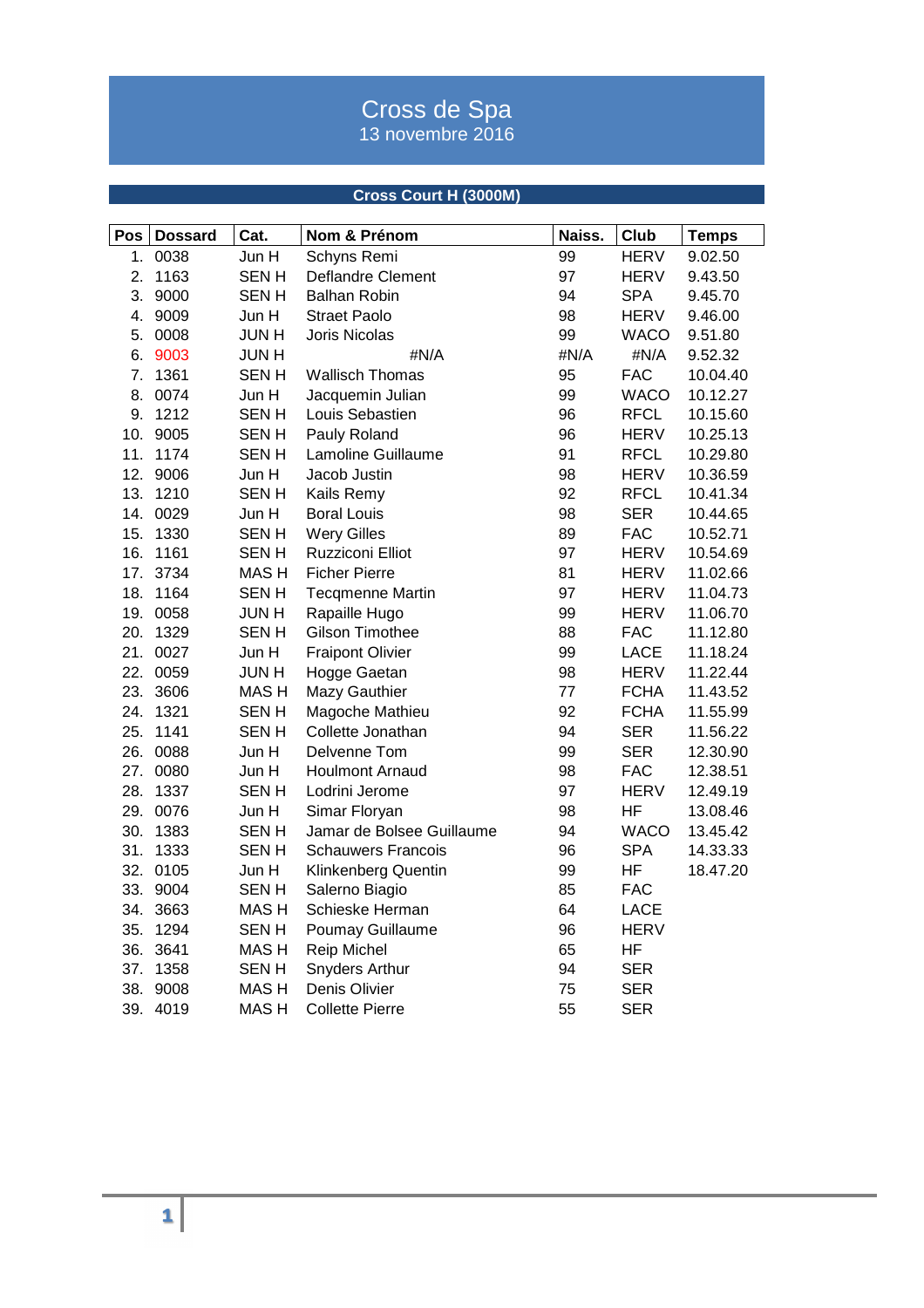|     |                |                  | Cadettes (2000M)         |        |             |              |
|-----|----------------|------------------|--------------------------|--------|-------------|--------------|
| Pos | <b>Dossard</b> | Cat.             | Nom & Prénom             | Naiss. | Club        | <b>Temps</b> |
| 1.  | 0059           | CAD <sub>F</sub> | Ahn Zoe                  | 02     | <b>LACE</b> | 9.14.87      |
| 2.  | 0207           | CAD <sub>F</sub> | Van Oldeneel Garance     | 02     | <b>FCHA</b> | 9.20.40      |
| 3.  | 0006           | CAD <sub>F</sub> | <b>Reul Juliette</b>     | 02     | <b>RFCL</b> | 9.31.34      |
| 4.  | 0340           | CAD <sub>F</sub> | Rouxhet Justine          | 03     | <b>SER</b>  | 9.35.20      |
|     | 5. 0040        | CAD <sub>F</sub> | <b>Boldo Sophie</b>      | 02     | HF          | 9.36.69      |
| 6.  | 0069           | CAD <sub>F</sub> | Delcommune Lea           | 02     | <b>HUY</b>  | 9.39.84      |
| 7.  | 0033           | CAD <sub>F</sub> | Mievis Elise             | 03     | <b>WACO</b> | 9.49.22      |
| 8.  | 0183           | CAD <sub>F</sub> | Simon Olivia             | 03     | HF          | 9.50.20      |
| 9.  | 0250           | CAD <sub>F</sub> | <b>Theunis Line</b>      | 03     | <b>FCHA</b> | 10.02.04     |
| 10. | 0148           | CAD <sub>F</sub> | Martinez Lisa            | 03     | HF          | 10.03.11     |
| 11. | 0253           | CAD <sub>F</sub> | <b>Herbet Coralie</b>    | 03     | HF          | 10.03.49     |
|     | 12. 9012       | CAD <sub>F</sub> | Demartin Zehab           | 03     | <b>SPA</b>  | 10.22.73     |
|     | 13. 0391       | CAD <sub>F</sub> | <b>Buis Noa</b>          | 03     | <b>FCHA</b> | 10.23.27     |
|     | 14. 0206       | CAD <sub>F</sub> | Leonard Lise             | 02     | <b>FCHA</b> | 10.29.45     |
|     | 15. 0295       | CAD <sub>F</sub> | <b>Wansart Lise</b>      | 02     | <b>SPA</b>  | 10.36.83     |
| 16. | 0093           | CAD <sub>F</sub> | <b>Brever Eve</b>        | 03     | <b>HERV</b> | 10.41.02     |
| 17. | 9007           | CAD <sub>F</sub> | <b>Petit Marilou</b>     | 02     | <b>SPA</b>  | 10.41.34     |
| 18. | 0407           | CAD <sub>F</sub> | <b>Ylieff Celine</b>     | 03     | HF          | 10.41.60     |
|     | 19. 0150       | CAD <sub>F</sub> | Moukrin Inas             | 03     | HF          | 10.42.13     |
| 20. | 0084           | CAD <sub>F</sub> | <b>Hamers Clemence</b>   | 03     | <b>HERV</b> | 10.43.05     |
|     | 21. 0067       | CAD <sub>F</sub> | Delcommune Sarah         | 02     | <b>HUY</b>  | 10.43.91     |
|     | 22. 0154       | CAD <sub>F</sub> | <b>Charlier Elise</b>    | 02     | HF          | 10.46.79     |
| 23. | 0089           | CAD <sub>F</sub> | <b>Fournier Florence</b> | 02     | <b>HERV</b> | 10.51.03     |
| 24. | 0076           | CAD <sub>F</sub> | <b>Willems Florence</b>  | 03     | <b>HERV</b> | 10.56.14     |
| 25. | 0007           | CAD <sub>F</sub> | <b>Hockers Anais</b>     | 03     | <b>RFCL</b> | 10.56.49     |
| 26. | 0038           | CAD <sub>F</sub> | Maritano Alicia          | 02     | HF          | 10.59.55     |
| 27. | 9013           | CAD <sub>F</sub> | <b>Schepens Pauline</b>  | 02     | <b>SPA</b>  | 11.01.08     |
| 28. | 0287           | CAD <sub>F</sub> | Nix Camille              | 03     | ΗF          | 11.04.11     |
|     | 29. 0450       | CAD <sub>F</sub> | Boulmalf Yassmin*        | 02     | ΗF          | 11.06.66     |
|     | 30. 0105       | CAD <sub>F</sub> | Monfort Olivia           | 03     | <b>SPA</b>  | 11.11.74     |
| 31. | 0009           | CAD <sub>F</sub> | Didy Zoe                 | 02     | <b>MALM</b> | 11.16.11     |
|     | 32. 0095       | CAD <sub>F</sub> | <b>Brever Margaux</b>    | 03     | <b>HERV</b> | 11.20.21     |
|     | 33. 0003       | CAD F            | Bruggen Clara            | 03     | <b>RFCL</b> | 11.25.78     |
|     | 34. 9002       | CAD <sub>F</sub> | Denis Perrine            | 03     | ΗF          | 11.26.67     |
|     | 35. 0420       | CAD F            | Beguin Lea               | 02     | HF          | 11.34.30     |
|     | 36. 0364       | CAD <sub>F</sub> | Thonon Nora              | 03     | <b>RFCL</b> | 11.37.30     |
|     | 37. 0406       | CAD <sub>F</sub> | Lecler Manon             | 03     | ΗF          | 11.54.52     |
|     | 38. 0077       | CAD <sub>F</sub> | Quadflieg Manon          | 03     | <b>HERV</b> | 12.16.06     |
|     | 39. 0094       | CAD <sub>F</sub> | <b>Carlier Dorine</b>    | 03     | <b>HERV</b> | 12.16.25     |
|     | 40. 0149       | CAD <sub>F</sub> | <b>Mossay Cecile</b>     | 02     | HF          | 12.19.28     |
|     | 41. 0422       | CAD F            | Parotte Deborah          | 02     | HF          | 13.06.57     |
|     | 42. 0085       | CAD <sub>F</sub> | <b>Gregoire Marine</b>   | 03     | <b>HERV</b> |              |
|     |                |                  |                          |        |             |              |
|     |                |                  |                          |        |             |              |
|     |                |                  |                          |        |             |              |
|     |                |                  |                          |        |             |              |
|     |                |                  |                          |        |             |              |
|     |                |                  |                          |        |             |              |
|     |                |                  |                          |        |             |              |
|     |                |                  |                          |        |             |              |
|     |                |                  |                          |        |             |              |
|     |                |                  |                          |        |             |              |
|     |                |                  |                          |        |             |              |
|     | 2              |                  |                          |        |             |              |
|     |                |                  |                          |        |             |              |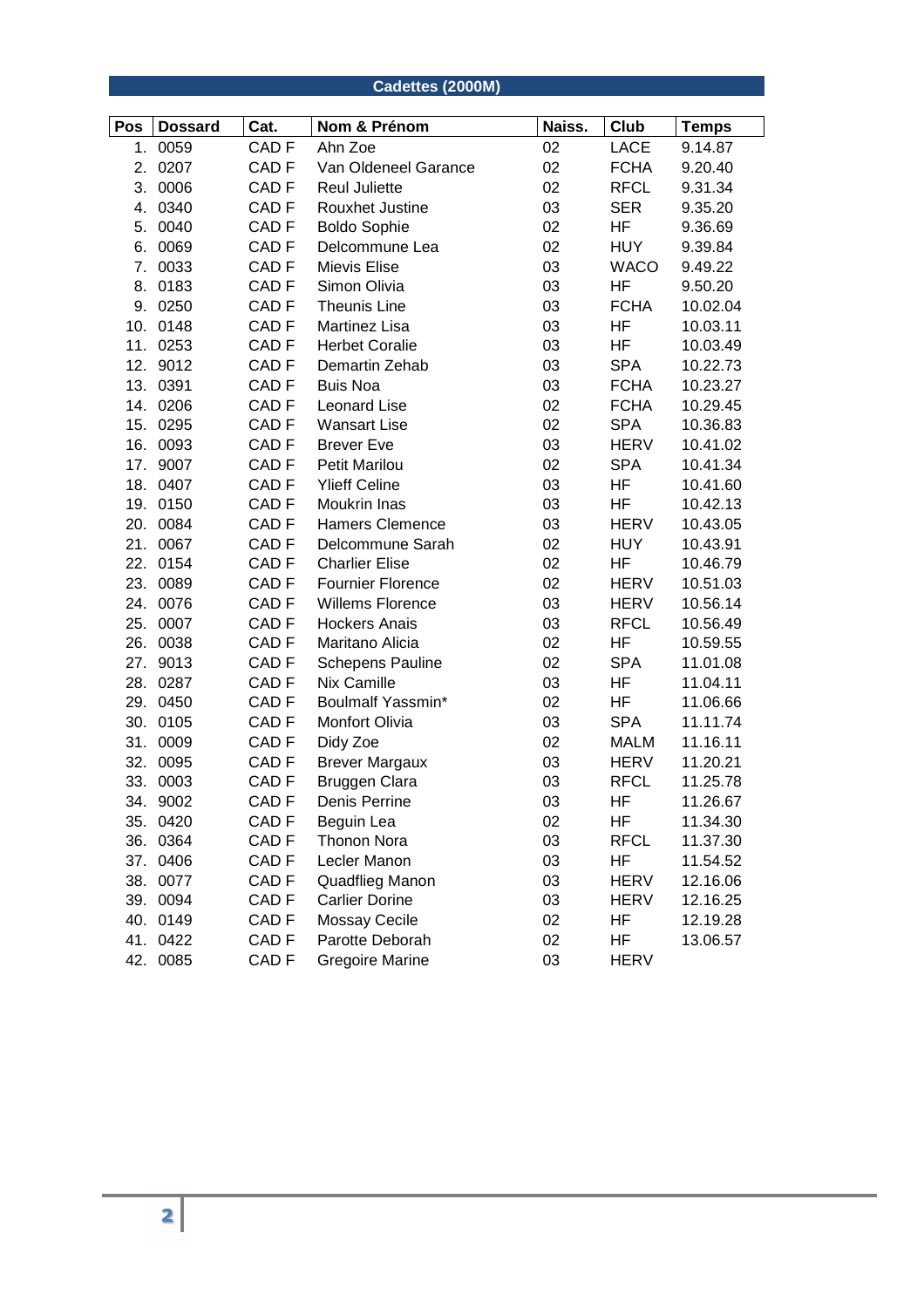## **Cadets Hommes (2000M)**

| Pos | <b>Dossard</b> | Cat.             | Nom & Prénom                | Naiss. | Club        | <b>Temps</b> |
|-----|----------------|------------------|-----------------------------|--------|-------------|--------------|
| 1.  | 0010           | CAD <sub>H</sub> | Paquay Matteo               | 03     | <b>MALM</b> | 08.09.38     |
| 2.  | 0099           | CAD H            | <b>Holper Niclas</b>        | 02     | <b>HF</b>   | 08.10.44     |
| 3.  | 0129           | CAD <sub>H</sub> | Vereecken Hugo              | 02     | <b>RFCL</b> | 08.13.79     |
| 4.  | 0342           | CAD <sub>H</sub> | Cabo Adrien                 | 02     | <b>HF</b>   | 08.25.42     |
| 5.  | 0072           | CAD H            | <b>Espagnet Mathis</b>      | 03     | <b>HUY</b>  | 08.27.72     |
| 6.  | 0219           | CAD <sub>H</sub> | <b>Thirion Diego</b>        | 03     | HF          | 08.33.69     |
| 7.  | 0127           | CAD <sub>H</sub> | <b>Cambresier Maxime</b>    | 02     | <b>RFCL</b> | 08.37.39     |
| 8.  | 0044           | CAD <sub>H</sub> | Hayon Yann                  | 02     | HF          | 08.39.47     |
| 9.  | 0013           | CAD <sub>H</sub> | Schoder Justin              | 02     | <b>FCHA</b> | 08.42.36     |
| 10. | 0015           | CAD <sub>H</sub> | <b>Boxus Florent</b>        | 02     | <b>FCHA</b> | 08.49.08     |
| 11. | 0272           | CAD H            | Pirenne Antoine             | 02     | <b>HERV</b> | 08.56.20     |
| 12. | 0074           | CAD <sub>H</sub> | <b>Espagnet Cyril</b>       | 02     | <b>HUY</b>  | 09.03.84     |
| 13. | 0246           | CAD <sub>H</sub> | Paulissen Guillaume         | 03     | <b>HUY</b>  | 09.04.62     |
| 14. | 0080           | CAD H            | Radermecker Arthur          | 02     | <b>HERV</b> | 09.06.85     |
| 15. | 0001           | CAD <sub>H</sub> | Faye Julien                 | 02     | <b>RFCL</b> | 09.08.76     |
| 16. | 0045           | CAD <sub>H</sub> | <b>Charlet Briart Louis</b> | 03     | HF          | 09.10.91     |
| 17. | 0700           | CAD <sub>H</sub> | Lejeune Niels               | 02     | <b>FLAC</b> | 09.11.80     |
| 18. | 0014           | CAD <sub>H</sub> | Michel Robin                | 02     | <b>FCHA</b> | 09.13.50     |
| 19. | 0368           | CAD H            | Drooghaag Noa               | 03     | <b>SPA</b>  | 09.14.34     |
| 20. | 0064           | CAD <sub>H</sub> | Darmont Theo                | 02     | <b>SER</b>  | 09.16.20     |
| 21. | 9010           | CAD <sub>H</sub> | Deharre Mathieu             | 02     | <b>SER</b>  | 09.27.60     |
| 22. | 0126           | CAD <sub>H</sub> | Nadrin Benjamin             | 03     | <b>SPA</b>  | 09.30.30     |
| 23. | 0249           | CAD <sub>H</sub> | <b>Baudoux Alexandre</b>    | 03     | HF          | 09.34.79     |
| 24. | 0088           | CAD <sub>H</sub> | De Winter Roman             | 03     | <b>HERV</b> | 09.59.34     |
| 25. | 0084           | CAD <sub>H</sub> | Jeukenne Martin             | 03     | <b>HERV</b> | 10.03.34     |
| 26. | 0215           | CAD <sub>H</sub> | Lemaire Augustin            | 03     | <b>SPA</b>  | 10.28.32     |
| 27. | 0003           | CAD <sub>H</sub> | Pierret Tom                 | 03     | <b>RFCL</b> | 11.16.27     |
| 28. | 0286           | CAD H            | <b>Noel Thibault</b>        | 03     | <b>SPA</b>  | 11.20.24     |
| 29. | 0296           | CAD <sub>H</sub> | Nissen Yann                 | 03     | <b>HERV</b> | 11.53.23     |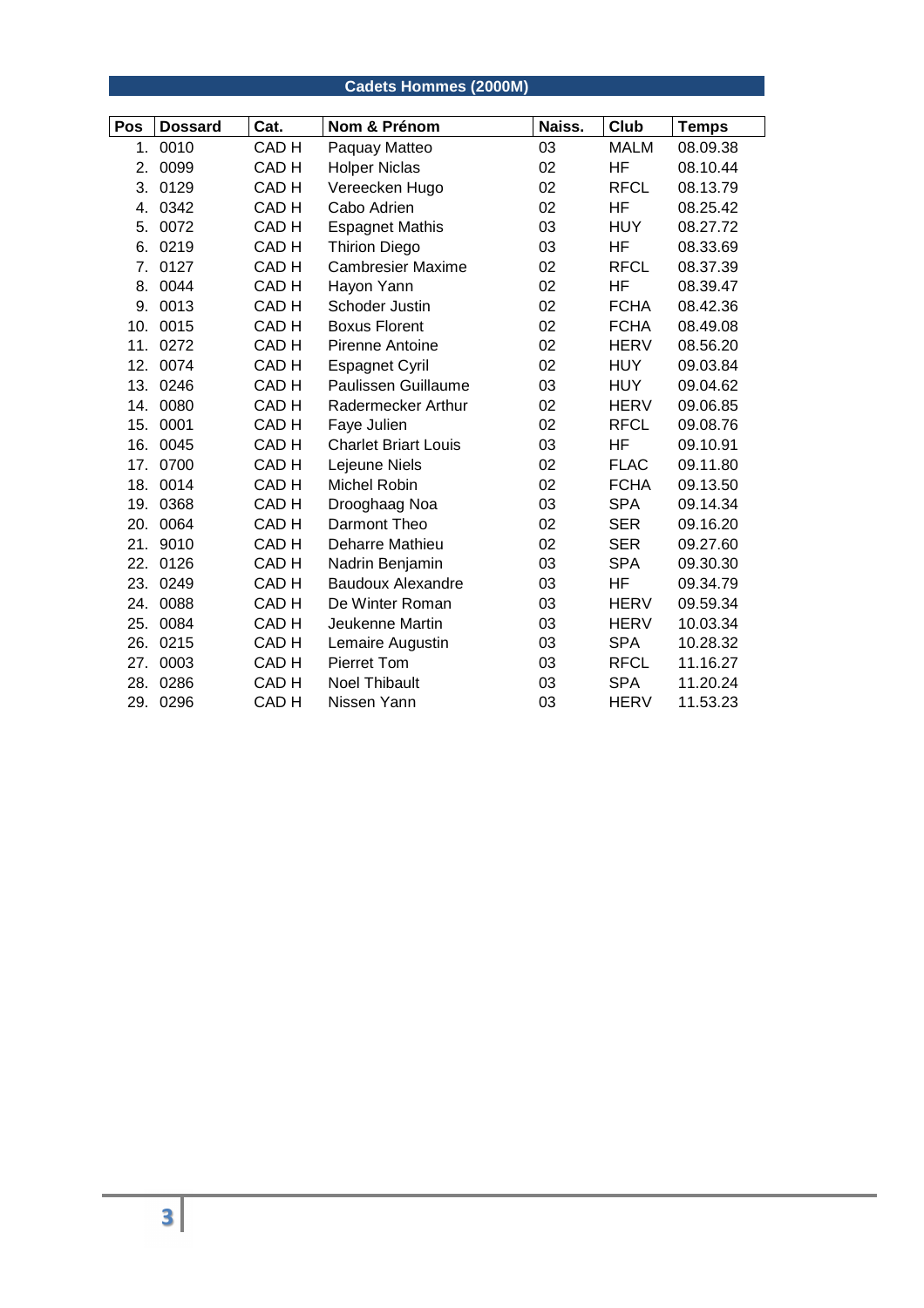## **Scolaires Hommes (3000M)**

| Pos | <b>Dossard</b> | Cat.             | Nom & Prénom             | Naiss. | Club        | <b>Temps</b> |
|-----|----------------|------------------|--------------------------|--------|-------------|--------------|
| 1.  | 2203           | SCO <sub>H</sub> | <b>Collard Arnaud</b>    | 00     | <b>HERV</b> | 15.14.72     |
| 2.  | 2788           | SCO <sub>H</sub> | Lejeune Jens             | 01     | <b>FLAC</b> | 15.15.83     |
| 3.  | 2145           | SCO <sub>H</sub> | Quoirin Jean Daniel      | 01     | <b>SER</b>  | 15.22.71     |
| 4.  | 9018           | SCO <sub>H</sub> | Querinjlin Ruben         | 01     | <b>WACO</b> | 15.27.64     |
| 5.  | 2198           | SCO <sub>H</sub> | Volders Massimo          | $00\,$ | <b>HF</b>   | 15.52.92     |
| 6.  | 2059           | SCO <sub>H</sub> | <b>Classe Anthony</b>    | 01     | <b>FCHA</b> | 15.56.27     |
| 7.  | 2160           | SCO <sub>H</sub> | De Froidmont Guillaume   | 01     | <b>SPA</b>  | 15.59.50     |
| 8.  | 2144           | SCO <sub>H</sub> | Paque Antoine            | 00     | <b>SER</b>  | 16.02.91     |
| 9.  | 2083           | SCO <sub>H</sub> | Reip Guillaume           | 00     | <b>HF</b>   | 16.05.69     |
| 10. | 2104           | SCO <sub>H</sub> | <b>Bockiau Antoine</b>   | 00     | <b>SER</b>  | 16.06.79     |
| 11. | 2262           | SCO <sub>H</sub> | <b>Puissant Gauthier</b> | 01     | <b>FCHA</b> | 16.15.88     |
| 12. | 2309           | SCO <sub>H</sub> | Compere Jean             | 00     | <b>SPA</b>  | 16.18.36     |
| 13. | 2263           | SCO <sub>H</sub> | <b>El Baldi Driss</b>    | 01     | <b>HF</b>   | 16.22.43     |
| 14. | 2374           | SCO <sub>H</sub> | Pirnay Julien            | 01     | <b>FCHA</b> | 16.26.36     |
| 15. | 2199           | SCO <sub>H</sub> | Reynders Simon           | 01     | HF.         | 16.33.87     |
| 16. | 2052           | SCO <sub>H</sub> | <b>Beine Emilien</b>     | 00     | <b>RFCL</b> | 16.43.38     |
| 17. | 2062           | SCO <sub>H</sub> | Vanmarsenille Tom        | 01     | <b>FCHA</b> | 16.50.28     |
| 18. | 9021           | SCO <sub>H</sub> | Mattart Julien           | 00     | #N/A        | 16.51.13     |
|     | 19. 2277       | SCO <sub>H</sub> | <b>Frisschen Gilles</b>  | 00     | <b>HERV</b> | 16.57.49     |
| 20. | 2197           | SCO <sub>H</sub> | Meiers Simon             | 01     | <b>HF</b>   | 17.01.04     |
| 21. | 9045           | SCO <sub>H</sub> | Kaiser Boris             | 01     | <b>HERV</b> | 17.24.90     |
| 22. | 9016           | SCO <sub>H</sub> | <b>Boinem Guillaume</b>  | 01     | <b>RFCL</b> | 17.25.17     |
| 23. | 2105           | SCO <sub>H</sub> | <b>Bartsch Gilles</b>    | 01     | <b>SER</b>  | 17.30.22     |
| 24. | 2060           | SCO <sub>H</sub> | Dardenne Alexis          | 01     | <b>FCHA</b> | 17.32.94     |
| 25. | 2164           | SCO <sub>H</sub> | <b>Daubioul Florent</b>  | 01     | <b>RFCL</b> | 17.52.43     |
| 26. | 2314           | SCO <sub>H</sub> | <b>Brasseur Jules</b>    | 01     | HF          | 18.10.73     |
| 27. | 9001           | SCO <sub>H</sub> | Brose Jérôme             | 01     | <b>FCHA</b> | 18.35.48     |
| 28. | 9015           | SCO <sub>H</sub> | de Saint Moulin Loic     | 00     | <b>RFCL</b> | 19.32.93     |
| 29. | 9031           | SCO <sub>H</sub> | <b>Dumortier Romain</b>  | 01     | <b>SPA</b>  | 21.12.09     |
|     | 30. 2222       | SCO <sub>H</sub> | <b>Courard Baptiste</b>  | 01     | <b>SPA</b>  | 21.12.73     |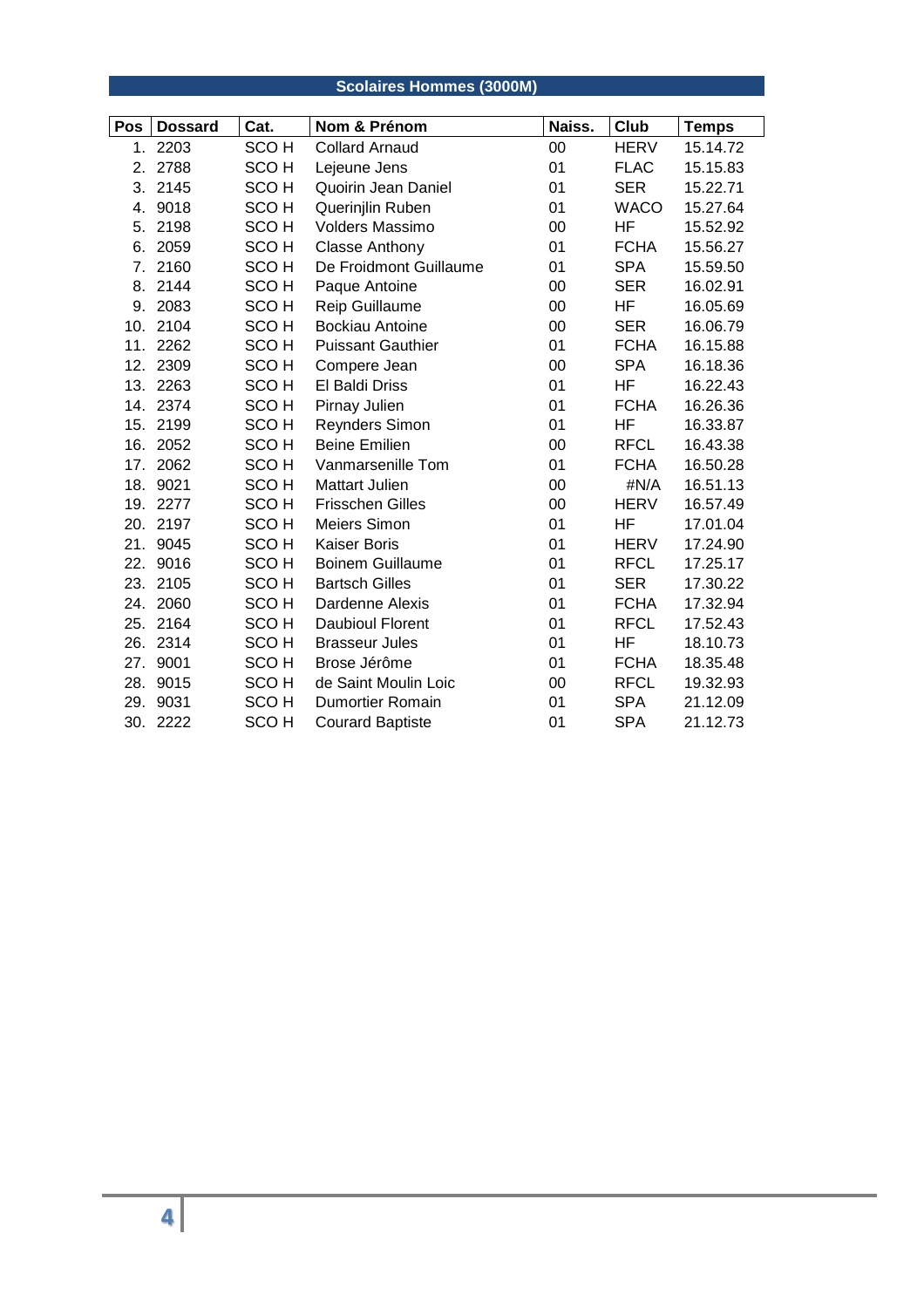## **Juniors Hommes (6500M)**

| Pos | <b>Dossard</b> | Cat.         | Nom & Prénom              | Naiss. | Club        | <b>Temps</b> |
|-----|----------------|--------------|---------------------------|--------|-------------|--------------|
| 1.  | 0049           | <b>JUN H</b> | <b>Reuter Tom</b>         | 99     | HF.         | 24.53.49     |
|     | 2. 9027        | <b>JUN H</b> | Janssen Matthias          | 99     | ATLA        | 25.07.33     |
|     | 3. 0012        | JUN H        | <b>Huberland Baptiste</b> | 99     | <b>WACO</b> | 25.49.70     |
|     | 4. 0028        | <b>JUNH</b>  | Arend Dylan               | 99     | <b>SER</b>  | 27.02.25     |
|     | 5. 9038        | JUN H        | Vanderheyden Eloi         | 99     | HF.         | 29.20.28     |
|     | 6. 0120        | JUN H        | Foguenne Tiziano          | 98     | HF.         | 29.20.56     |
|     | 7. 0011        | <b>JUN H</b> | <b>Gantois Clement</b>    | 99     | <b>WACO</b> | 33.15.74     |

## **Seniors Hommes (6500M)**

| Pos | <b>Dossard</b> | Cat.        | Nom & Prénom              | Naiss. | Club        | <b>Temps</b> |
|-----|----------------|-------------|---------------------------|--------|-------------|--------------|
| 1.  | 9032           | SEN H       | Baumans Axel              | 96     | TTF         | 24.06.88     |
| 2.  | 9043           | SEN H       | Masuy Geoffrey            | 87     | <b>RFCL</b> | 24.11.78     |
| 3.  | 1299           | SEN H       | Born Adrien               | 96     | <b>SPA</b>  | 24.22.19     |
| 4.  | 9028           | SEN H       | <b>Schyns Nicolas</b>     | 91     | <b>HERV</b> | 24.50.07     |
| 5.  | 9042           | SEN H       | <b>Evrard Quentin</b>     | 94     | <b>RFCL</b> | 24.51.01     |
| 6.  | 1111           | SEN H       | Classe Jeremy             | 97     | <b>FCHA</b> | 25.09.76     |
| 7.  | 1154           | SEN H       | Radelet Stephen           | 88     | <b>HUY</b>  | 25.19.70     |
| 8.  | 9019           | SEN H       | Kartheusen François       | 90     | TTF         | 25.33.98     |
| 9.  | 1140           | SEN H       | Essabri Yoann             | 85     | <b>SER</b>  | 25.54.36     |
| 10. | 9035           | SEN H       | <b>Chedded Mourad</b>     | 95     | <b>RFCL</b> | 26.14.34     |
| 11. | 1175           | SEN H       | Debouchez Jean Christophe | 82     | <b>RFCL</b> | 26.20.43     |
| 12. | 1274           | SEN H       | Argento Anael             | 85     | <b>SER</b>  | 26.26.85     |
| 13. | 1195           | SEN H       | Jansen Benoit             | 84     | <b>SER</b>  | 26.42.16     |
| 14. | 9046           | SEN H       | Therer Géry               | 90     | TA          | 27.22.88     |
| 15. | 1357           | <b>SENH</b> | <b>Schmitz Antoine</b>    | 93     | <b>SER</b>  | 27.55.02     |
| 16. | 1173           | <b>SENH</b> | Kayihura Jean Ides        | 83     | <b>SPA</b>  | 27.59.72     |
| 17. | 1196           | SEN H       | Hoyois Julien             | 89     | <b>SER</b>  | 28.08.28     |
| 18. | 9030           | SEN H       | <b>Rocks Didier</b>       | 82     | #N/A        | 28.17.13     |
| 19. | 9047           | <b>SENH</b> | Dannemark Maxime          | 85     | TA          | 29.35.39     |
| 20. | 9029           | SEN H       | Mertes Stephen            | 99     | #N/A        | 30.24.42     |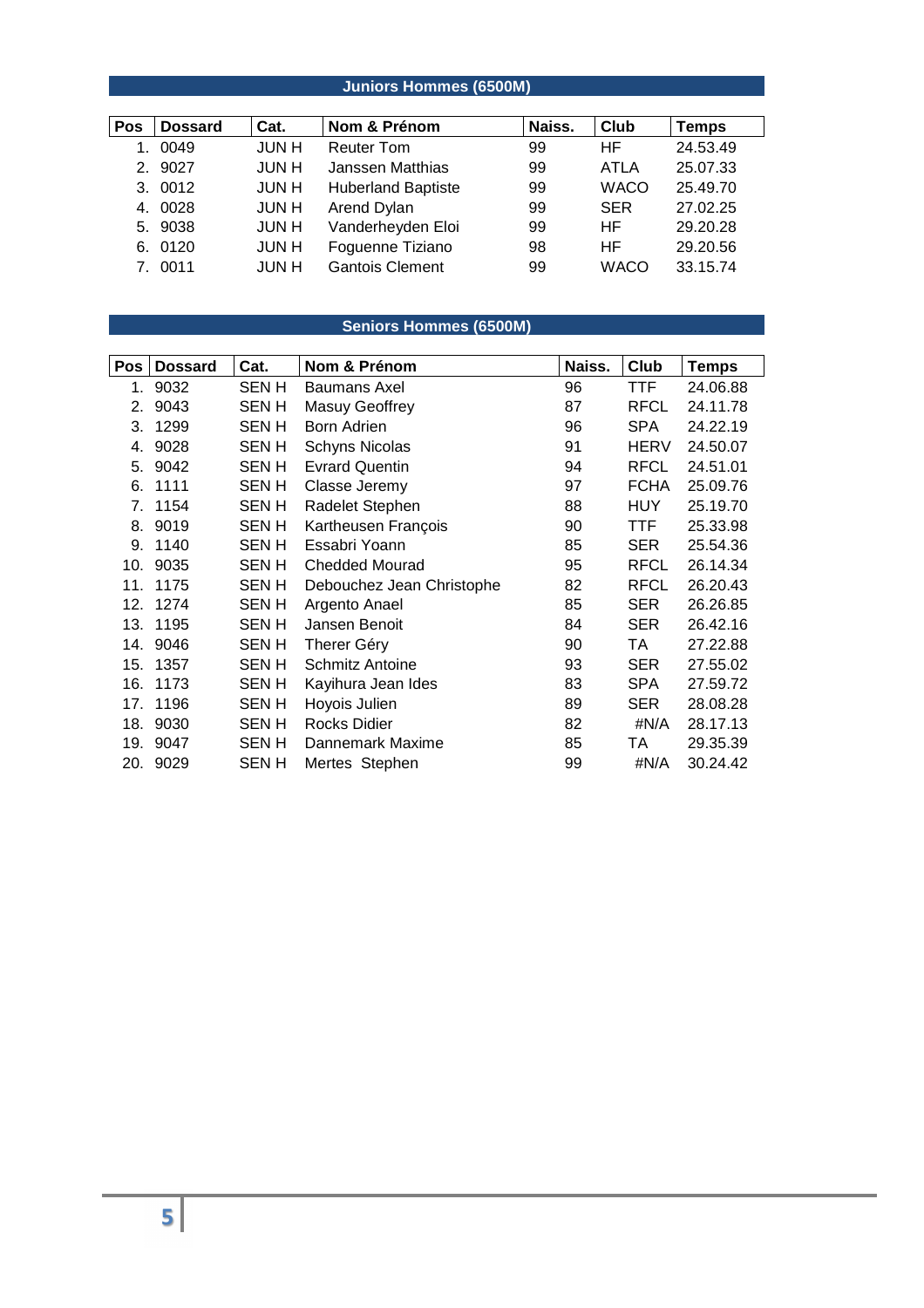|     | <b>Masters Hommes (6500M)</b> |             |                         |        |                 |              |  |  |  |  |
|-----|-------------------------------|-------------|-------------------------|--------|-----------------|--------------|--|--|--|--|
|     |                               |             |                         |        |                 |              |  |  |  |  |
| Pos | <b>Dossard</b>                | Cat.        | Nom & Prénom            | Naiss. | Club            | <b>Temps</b> |  |  |  |  |
| 1.  | 3602                          | <b>MASH</b> | <b>Charlier Julien</b>  | 80     | <b>RFCL</b>     | 24.04.90     |  |  |  |  |
| 2.  | 3741                          | <b>MASH</b> | Dethier Gael            | 77     | <b>SPA</b>      | 24.25.02     |  |  |  |  |
| 3.  | 9037                          | <b>MASH</b> | <b>Bouffioux Eric</b>   | 71     | #N/A            | 25.23.21     |  |  |  |  |
| 4.  | 5424                          | MAS H       | Borghoms Luc            | 71     | <b>ATLA</b>     | 25.45.54     |  |  |  |  |
| 5.  | 9036                          | <b>MASH</b> | Bouzidi Djamel          | 79     | #N/A            | 25.46.69     |  |  |  |  |
| 6.  | 3667                          | <b>MASH</b> | Heins Raphael           | 77     | <b>SER</b>      | 25.51.64     |  |  |  |  |
| 7.  | 9033                          | <b>MASH</b> | Simar JM                | 66     | TTF             | 26.50.24     |  |  |  |  |
| 8.  | 9017                          | <b>MASH</b> | Lopez Nava Didier       | 71     | #N/A            | 27.30.07     |  |  |  |  |
| 9.  | 3708                          | MAS H       | <b>Gaspart Stephane</b> | 70     | <b>HUY</b>      | 27.49.47     |  |  |  |  |
| 10. | 9048                          | MAS H       | Scalais Jean-Philippe   | 76     | <b>FCHA</b>     | 27.58.54     |  |  |  |  |
| 11. | 3665                          | <b>MASH</b> | D Avelino Michael       | 71     | <b>SER</b>      | 28.51.83     |  |  |  |  |
| 12. | 3607                          | <b>MASH</b> | Classe Gregory*         | 71     | <b>FCHA</b>     | 29.06.57     |  |  |  |  |
| 13. | 4015                          | <b>MASH</b> | Degueldre Jean Louis    | 63     | HF              | 29.30.43     |  |  |  |  |
|     | 14. 3995                      | MAS H       | Foguenne Alain          | 75     | HF              | 30.26.66     |  |  |  |  |
| 15. | 9039                          | <b>MASH</b> | Decrers Bernard         | 76     | #N/A            | 30.42.27     |  |  |  |  |
| 16. | 9055                          | MAS H       | <b>Vilz Robert</b>      | 59     | <b>AC EIFEL</b> | 31.13.06     |  |  |  |  |
| 17. | 4016                          | MAS H       | Marchal Andre           | 56     | HF              | 31.19.25     |  |  |  |  |
| 18. | 4052                          | MAS H       | <b>Rouxhet Vincent</b>  | 70     | <b>SER</b>      | 31.19.62     |  |  |  |  |
| 19. | 3918                          | MAS H       | Lemos Cruz Jose         | 57     | <b>HUY</b>      | 31.44.54     |  |  |  |  |
| 20. | 4022                          | <b>MASH</b> | Heptia Noel             | 50     | <b>SER</b>      | 32.59.25     |  |  |  |  |
| 21. | 3799                          | MAS H       | Donnay Vincent          | 65     | HF              | 34.38.55     |  |  |  |  |
| 22. | 3889                          | <b>MASH</b> | <b>Leonard Roland</b>   | 64     | <b>FCHA</b>     | 35.30.06     |  |  |  |  |
|     | 23. 3743                      | <b>MASH</b> | Leemans Jean Francois   | 67     | <b>SPA</b>      | 37.36.20     |  |  |  |  |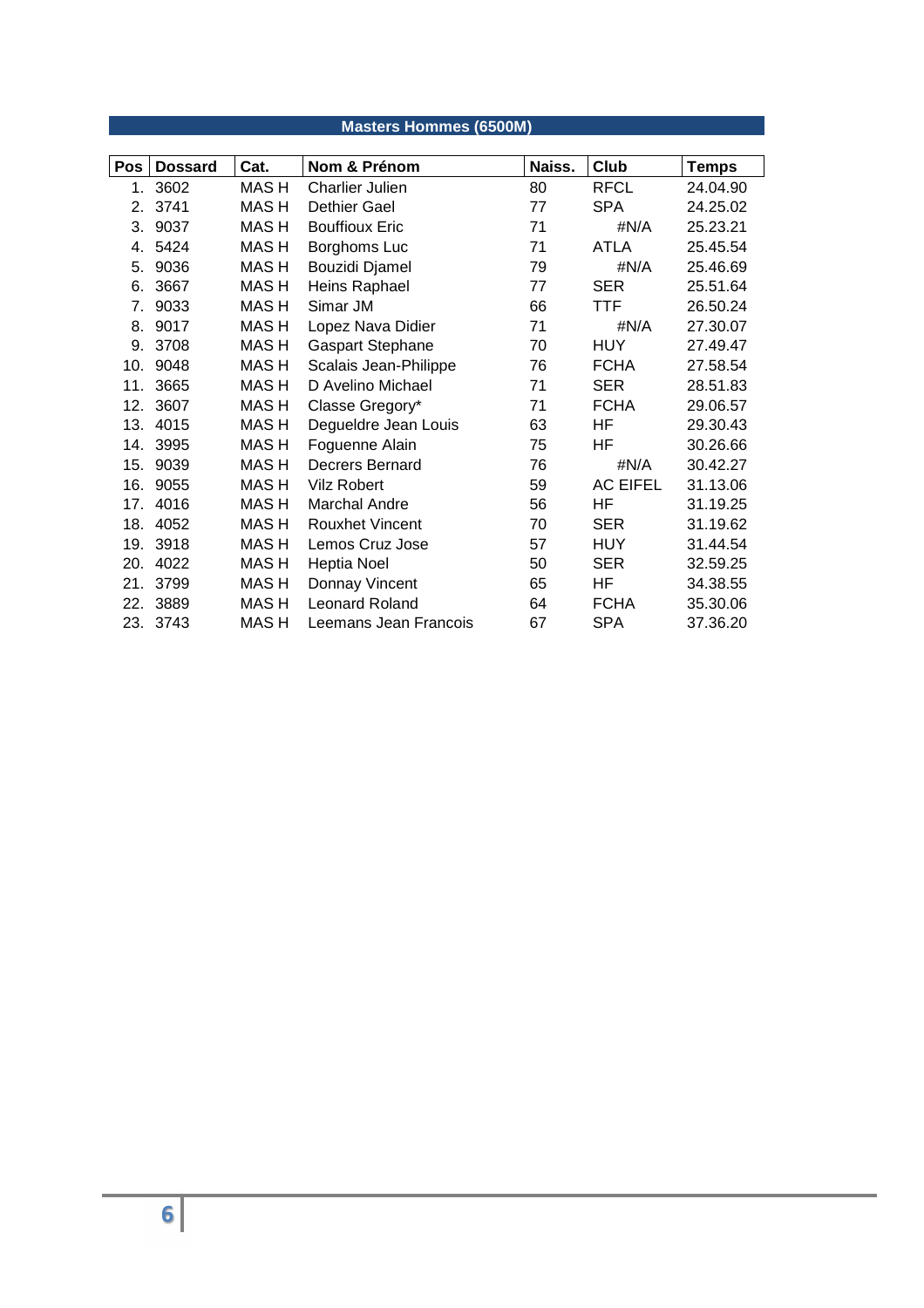|     | Benjamines (600M)         |             |                                         |        |             |                         |  |  |
|-----|---------------------------|-------------|-----------------------------------------|--------|-------------|-------------------------|--|--|
|     |                           | Cat.        |                                         | Naiss. | <b>Club</b> |                         |  |  |
| Pos | <b>Dossard</b><br>1. 0455 | <b>BENF</b> | Nom & Prénom                            | 08     | <b>LACE</b> | <b>Temps</b><br>2.43.21 |  |  |
| 2.  | 9053                      | <b>BENF</b> | Condom Pujol Martina*<br>Janssen Yaelle | 05     | <b>HF</b>   | 2.45.27                 |  |  |
| 3.  | 0023                      | <b>BENF</b> | Lacroix Anouchka                        | 08     | <b>WACO</b> | 2.49.73                 |  |  |
| 4.  | 0027                      | <b>BENF</b> | <b>Fraikin Erin</b>                     | 08     | <b>WACO</b> | 2.51.22                 |  |  |
| 5.  | 9024                      | <b>BENF</b> | <b>Chauveheid Violette</b>              | 09     | #N/A        | 2.54.06                 |  |  |
| 6.  | 0197                      | <b>BENF</b> | <b>Solheid Perrine</b>                  | 08     | <b>MALM</b> | 2.55.98                 |  |  |
| 7.  | 0199                      | <b>BENF</b> | <b>Carmans Fleur</b>                    | 08     | <b>FCHA</b> | 2.57.02                 |  |  |
| 8.  | 0056                      | <b>BENF</b> | Corda Marie                             | 08     | <b>LACE</b> | 2.57.60                 |  |  |
| 9.  | 0108                      | <b>BENF</b> | <b>Evrard Lucie</b>                     | 08     | <b>SPA</b>  | 2.58.43                 |  |  |
| 10. | 0080                      | <b>BENF</b> | <b>Ficher Violette</b>                  | 09     | <b>HERV</b> | 2.59.34                 |  |  |
| 11. | 0134                      | <b>BENF</b> | Lepoint Solene                          | 09     | <b>RFCL</b> | 3.00.69                 |  |  |
| 12. | 0084                      | <b>BENF</b> | Asa Melis                               | 08     | HERV        | 3.02.52                 |  |  |
|     | 13. 0271                  | <b>BENF</b> | <b>Leonard Alice</b>                    | 08     | <b>MALM</b> | 3.03.97                 |  |  |
|     | 14. 0107                  | <b>BENF</b> | Garsoux Eden                            | 08     | <b>SPA</b>  | 3.07.42                 |  |  |
| 15. | 0086                      | <b>BENF</b> | <b>Hamers Capucine</b>                  | 08     | <b>HERV</b> | 3.07.89                 |  |  |
| 16. | 0402                      | <b>BENF</b> | Shillewaert Lilly                       | 09     | HF          | 3.08.35                 |  |  |
| 17. | 0201                      | <b>BENF</b> | Lejeune Clara                           | 09     | <b>HF</b>   | 3.08.89                 |  |  |
| 18. | 0003                      | <b>BENF</b> | Di Filippo Giulia                       | 08     | <b>RFCL</b> | 3.09.33                 |  |  |
|     | 19. 9058                  | <b>BENF</b> | <b>Bouchoms Eleonore</b>                | 08     | <b>SPA</b>  | 3.09.73                 |  |  |
| 20. | 0004                      | <b>BENF</b> | <b>Cortes Leclou Solene</b>             | 09     | <b>RFCL</b> | 3.10.56                 |  |  |
| 21. | 9054                      | <b>BENF</b> | Nicolet Margot                          | 09     | <b>SPA</b>  | 3.11.06                 |  |  |
| 22. | 0193                      | <b>BENF</b> | Vansteen Maelys                         | 09     | <b>RFCL</b> | 3.13.01                 |  |  |
| 23. | 0083                      | <b>BENF</b> | <b>Habsch Floriane</b>                  | 08     | <b>HERV</b> | 3.14.85                 |  |  |
| 24. | 0315                      | <b>BENF</b> | Lemaire Eloise                          | 08     | <b>SPA</b>  | 3.15.28                 |  |  |
| 25. | 0403                      | <b>BENF</b> | <b>Gabriel Justine</b>                  | 09     | HF          | 3.15.68                 |  |  |
| 26. | 0078                      | <b>BENF</b> | <b>Fromont Valentine</b>                | 08     | <b>HERV</b> | 3.16.13                 |  |  |
| 27. | 9078                      | <b>BENF</b> | Meiers Coline                           | 08     | #N/A        | 3.16.60                 |  |  |
|     | 28. 0034                  | <b>BENF</b> | Saffar Analoussi Sofia                  | 08     | <b>RFCL</b> | 3.17.38                 |  |  |
|     | 29. 0081                  | <b>BENF</b> | Duru Sasha                              | 08     | <b>HERV</b> | 3.18.33                 |  |  |
| 30. | 0094                      | <b>BENF</b> | <b>Straet Lucie</b>                     | 09     | <b>HERV</b> | 3.19.28                 |  |  |
| 31. | 0091                      | <b>BENF</b> | Pelzer Eleonore                         | 08     | <b>HERV</b> | 3.19.90                 |  |  |
|     | 32. 0307                  | <b>BENF</b> | van De Wouwer Elsa                      | 08     | <b>SER</b>  | 3.20.81                 |  |  |
|     | 33. 0089                  | <b>BENF</b> | Nicolai Flavie                          | 09     | <b>HERV</b> | 3.21.77                 |  |  |
|     | 34. 0028                  | <b>BENF</b> | Melin Molly                             | 08     | <b>WACO</b> | 3.22.60                 |  |  |
|     | 35. 0231                  | <b>BENF</b> | Mestrez Soline                          | 09     | HF          | 3.23.46                 |  |  |
|     | 36. 0483                  | <b>BENF</b> | Guerin Kayla                            | 08     | <b>HUY</b>  | 3.25.35                 |  |  |
|     | 37. 0440                  | <b>BENF</b> | Mathieu Zazie                           | 09     | MALM        | 3.27.47                 |  |  |
|     | 38. 0033                  | <b>BENF</b> | Henneaux Lina                           | 08     | <b>RFCL</b> | 3.28.64                 |  |  |
|     | 39. 0438                  | <b>BENF</b> | <b>Dostriche Valentine</b>              | 09     | MALM        | 3.29.19                 |  |  |
|     | 40. 0361                  | <b>BENF</b> | Delvenne Valentine                      | 09     | <b>WACO</b> | 3.30.62                 |  |  |
|     | 41. 0202                  | <b>BENF</b> | <b>Legrand Clemence</b>                 | 08     | HF          | 3.31.66                 |  |  |
|     | 42. 0400                  | <b>BENF</b> | <b>Francois Camille</b>                 | 80     | ΗF          | 3.33.02                 |  |  |
|     | 43. 0388                  | BEN F       | Lesoin Manon                            | 08     | <b>SPA</b>  | 3.34.02                 |  |  |
|     | 44. 9070                  | <b>BENF</b> | <b>Closset Cassie</b>                   | 09     | MALM        | 3.34.56                 |  |  |
|     | 45. 9052                  | <b>BENF</b> | Delooz Chloe                            | 09     | <b>RFCL</b> | 3.35.16                 |  |  |
| 46. | 0396                      | <b>BENF</b> | Marquet Clemence                        | 09     | HF          | 3.35.70                 |  |  |
| 47. | 0090                      | <b>BENF</b> | Offermann Victoire                      | 09     | HERV        | 3.36.29                 |  |  |
|     | 48. 0404                  | <b>BENF</b> | Mageren Elise                           | 08     | ΗF          | 3.36.95                 |  |  |
|     | 49. 0200                  | <b>BENF</b> | Verraghen Elena                         | 09     | <b>FCHA</b> | 3.37.56                 |  |  |
|     | 50. 0272                  | <b>BENF</b> | Verkenne Anais                          | 08     | <b>MALM</b> | 3.38.26                 |  |  |
|     | 51. 0273                  | BEN F       | Verkenne Amandine                       | 09     | MALM        | 3.43.81                 |  |  |
|     |                           |             |                                         |        |             |                         |  |  |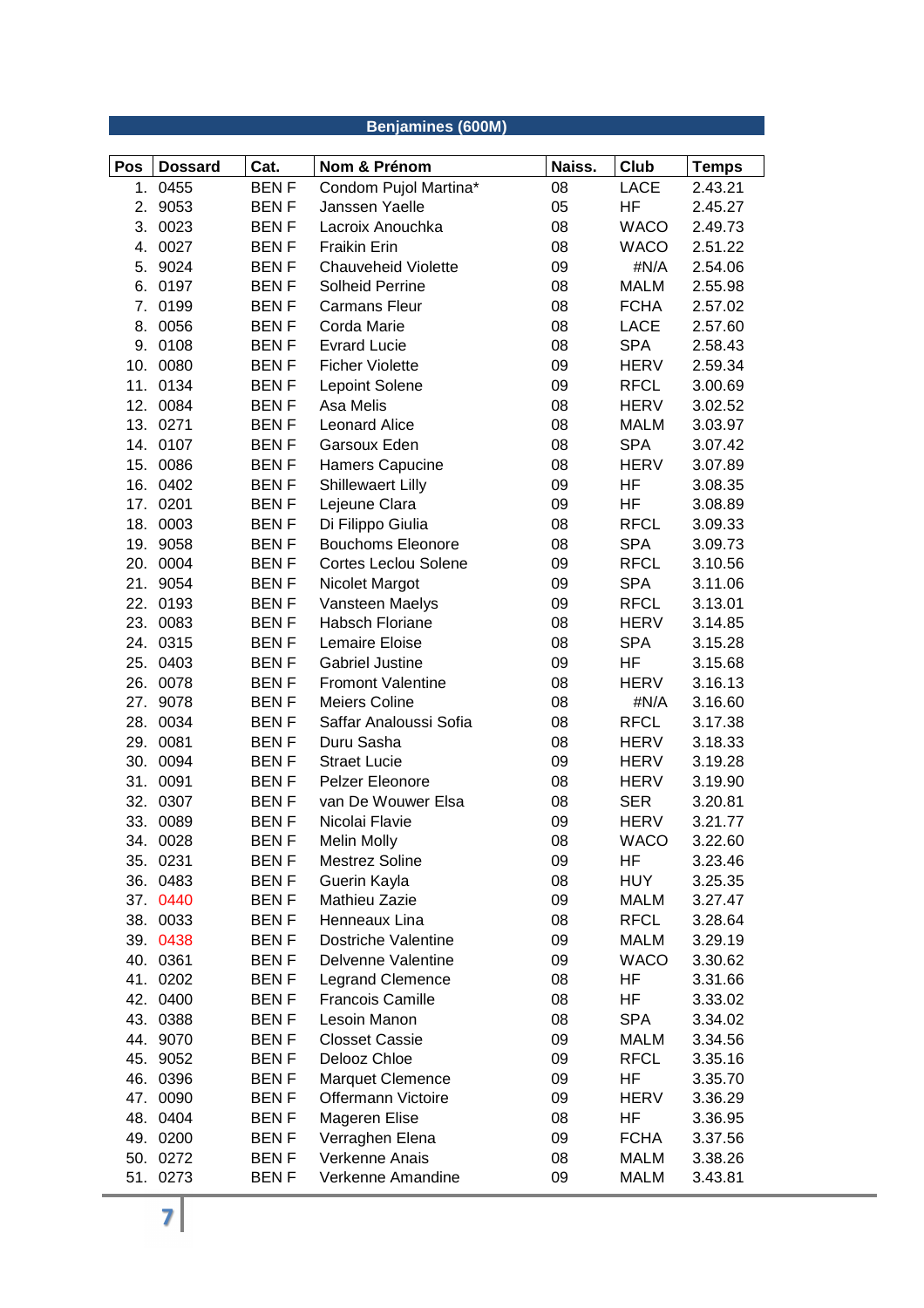| 52. 0196 | BEN F Thiry Fanny    | -08 | MALM       | 3.44.94 |
|----------|----------------------|-----|------------|---------|
| 53. 0109 | BEN F Ernotte Meanne | 09  | <b>SPA</b> | 3.45.68 |
| 54. 0398 | BEN F Cornez Margaux | 09  | HE         | 4.51.96 |

# **Pupilles Filles (1000M)**

| Pos | <b>Dossard</b>       | Cat.                                 | Nom & Prénom                    | Naiss.   | Club                      | <b>Temps</b>       |
|-----|----------------------|--------------------------------------|---------------------------------|----------|---------------------------|--------------------|
|     | 1. 2913              | PUP <sub>F</sub>                     | Schoder Jeanne                  | 06       | <b>FCHA</b>               | 3.49.41            |
| 2.  | 9022                 | PUP <sub>F</sub>                     | Henveaux Camille                | 06       | #N/A                      | 3.52.08            |
| 3.  | 3142                 | PUP <sub>F</sub>                     | Royaux Zoe                      | 07       | HF                        | 3.53.28            |
|     | 4. 3207              | PUP <sub>F</sub>                     | Lemaire Celeste                 | 07       | <b>SPA</b>                | 3.55.31            |
|     | 5. 9026              | PUP <sub>F</sub>                     | Chauveheid Lilou                | 06       | #N/A                      | 3.55.85            |
|     | 6. 3012              | PUP <sub>F</sub>                     | Mullens Juliette                | 06       | <b>HUY</b>                | 3.56.89            |
|     | 7. 3217              | PUP <sub>F</sub>                     | Theunis Iris                    | 06       | <b>FCHA</b>               | 3.58.20            |
|     | 8. 3014              | PUP <sub>F</sub>                     | Melin Maelle                    | 06       | <b>HUY</b>                | 4.00.08            |
|     | 9. 9049              | PUP <sub>F</sub>                     | #N/A                            | #N/A     | #N/A                      | 4.00.44            |
|     | 10. 3166             | PUP <sub>F</sub>                     | <b>Carmans Charlotte</b>        | 06       | <b>FCHA</b>               | 4.01.32            |
|     | 11. 3321             | PUP <sub>F</sub>                     | Clemeur Nahya                   | 06       | HF                        | 4.04.67            |
|     | 12. 2901             | PUP <sub>F</sub>                     | <b>Klippert Claire</b>          | 07       | <b>RFCL</b>               | 4.07.07            |
|     | 13. 3271             | PUP <sub>F</sub>                     | <b>Bekaert Camille</b>          | 07       | HF                        | 4.11.19            |
|     | 14. 3237             | PUP <sub>F</sub>                     | Scalais Julie                   | 06       | <b>FCHA</b>               | 4.12.14            |
|     | 15. 2910             | PUP <sub>F</sub>                     | Dethier Sophie                  | 07       | <b>MALM</b>               | 4.13.12            |
|     | 16. 2911             | PUP <sub>F</sub>                     | Fournier Anna                   | 06       | <b>MALM</b>               | 4.19.48            |
| 17. | 9060                 | PUP <sub>F</sub>                     | <b>Martin Estelle</b>           | 06       | <b>FCHA</b>               | 4.19.72            |
|     | 18. 3040             | PUP <sub>F</sub>                     | <b>Hamers Coline</b>            | 06       | <b>HERV</b>               | 4.19.98            |
|     | 19. 3157             | PUP <sub>F</sub>                     | <b>Charlier Julie</b>           | 07       | <b>HERV</b>               | 4.20.60            |
|     | 20. 3348             | PUP <sub>F</sub>                     | Csik Clara                      | 06       | <b>RFCL</b>               | 4.23.57            |
| 21. | 3209                 | PUP <sub>F</sub>                     | Erpicum Norah                   | 07       | <b>RFCL</b>               | 4.26.52            |
|     | 22. 3410             | PUP <sub>F</sub>                     | <b>Fichant Emma</b>             | 07       | <b>WACO</b>               | 4.27.01            |
|     | 23. 3218             | PUP <sub>F</sub>                     | Vanoosthuyze Elyne              | 07       | HF                        | 4.27.21            |
|     | 24. 3015             | PUP <sub>F</sub>                     | Marchal Eryn                    | 06       | <b>HUY</b>                | 4.27.70            |
| 25. | 3061                 | PUP <sub>F</sub>                     | Mednouny Ines                   | 06       | <b>SPA</b>                | 4.31.09            |
|     | 26. 3013             | PUP <sub>F</sub>                     | <b>Robert Tea</b>               | 06       | <b>HUY</b>                | 4.31.85            |
|     | 27. 2632<br>28. 2914 | PUP <sub>F</sub><br>PUP <sub>F</sub> | Hendriks Sasha                  | 06<br>06 | <b>SPA</b><br><b>FCHA</b> | 4.32.30            |
|     | 29. 3390             | PUP <sub>F</sub>                     | Vandy Margaux<br>Dehayes Sophia | 07       | HF                        | 4.33.12<br>4.35.51 |
|     | 30. 2945             | PUP <sub>F</sub>                     | <b>Billen Agathe</b>            | 07       | <b>WACO</b>               | 4.35.98            |
|     | 31. 2958             | PUP <sub>F</sub>                     | <b>Guillemin Eloise</b>         | 07       | HF                        | 4.36.54            |
|     | 32. 3366             | PUP <sub>F</sub>                     | Lecler Pauline                  | 07       | HF                        | 4.36.86            |
| 33. | 3034                 | PUP <sub>F</sub>                     | Henry Lea                       | 07       | <b>HERV</b>               | 4.37.46            |
|     | 34. 3173             | PUP <sub>F</sub>                     | Delcour Marie                   | 07       | HF                        | 4.38.18            |
|     | 35. 3090             | PUP <sub>F</sub>                     | Lognay Julia                    | 07       | <b>SPA</b>                | 4.38.45            |
|     | 36. 9089             | PUP <sub>F</sub>                     | Swartenbrouckx Lily             | 06       | <b>SPA</b>                | 4.38.69            |
|     | 37. 2959             | PUP <sub>F</sub>                     | Pyr Elodie                      | 07       | HF                        | 4.39.35            |
|     | 38. 3103             | PUP <sub>F</sub>                     | Leroy Erika                     | 06       | HF                        | 4.39.83            |
|     | 39. 3140             | PUP <sub>F</sub>                     | <b>Mattart Louise</b>           | 07       | SPA                       | 4.40.25            |
|     | 40. 3089             | PUP <sub>F</sub>                     | Archambeau Eloise               | 07       | <b>SPA</b>                | 4.40.70            |
|     | 41. 3316             | PUP <sub>F</sub>                     | Garnier Victoria                | 06       | <b>HERV</b>               | 4.41.45            |
|     | 42. 3259             | PUP <sub>F</sub>                     | Horward Judith                  | 07       | HF                        | 4.42.31            |
|     | 43. 3102             | PUP <sub>F</sub>                     | Rauw Maelle                     | 06       | HF                        | 4.42.71            |
|     | 44. 3197             | PUP <sub>F</sub>                     | <b>Brandt Emmy</b>              | 07       | <b>HERV</b>               | 4.43.11            |
|     | 45. 3241             | PUP <sub>F</sub>                     | Vansteenkiste Marie             | 07       | HF                        | 4.43.58            |
|     | 46. 3101             | PUP <sub>F</sub>                     | Beaudon Jodie                   | 06       | HF                        | 4.44.43            |
|     | 47. 3412             | PUP <sub>F</sub>                     | Deckers Clara                   | 07       | <b>SPA</b>                | 4.48.48            |
|     | 48. 3258             | PUP <sub>F</sub>                     | Pirotte Eloise                  | 07       | <b>MALM</b>               | 4.50.22            |
|     | 8                    |                                      |                                 |          |                           |                    |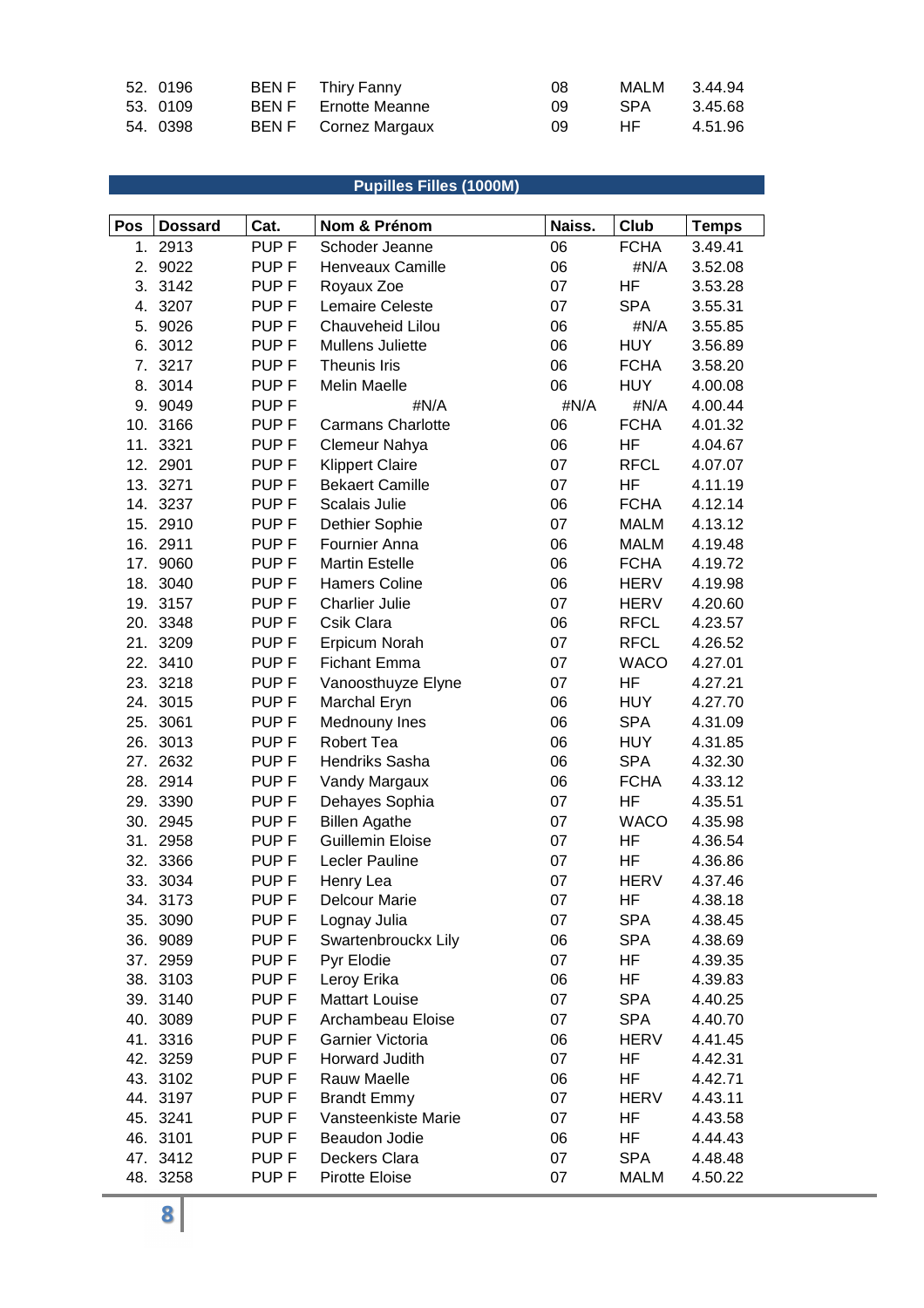| 49. 3022 | PUP F | Maes Celine                 | 06 | <b>HERV</b> | 4.51.46 |
|----------|-------|-----------------------------|----|-------------|---------|
| 50. 3432 | PUP F | Meeus Sien                  | 07 | <b>WACO</b> | 4.52.30 |
| 51. 3270 | PUP F | <b>Rensonnet Clementine</b> | 07 | HF          | 4.53.86 |
| 52. 3205 | PUP F | Wittemans Inge              | 06 | <b>WACO</b> | 4.55.87 |
| 53. 9065 | PUP F | Arens Eva                   | 07 | HF.         | 5.16.29 |
| 54. 2942 | PUP F | Lekeux Pauline              | 06 | <b>WACO</b> | 5.17.44 |
| 55. 2950 | PUP F | Coune Camille               | 07 | <b>RFCL</b> | 5.17.87 |
| 56. 3388 | PUP F | Wertz Gwenaelle             | 06 | HF.         | 5.30.72 |
| 57. 3168 | PUP F | Alpesse Blandine            | 06 | <b>FCHA</b> | 5.41.66 |
| 58. 3033 | PUP F | <b>Reisch Marie</b>         | 07 | <b>HERV</b> | 6.05.06 |
| 59. 3025 | PUP F | Jeukenne Nina               | 07 | <b>HERV</b> | 6.37.99 |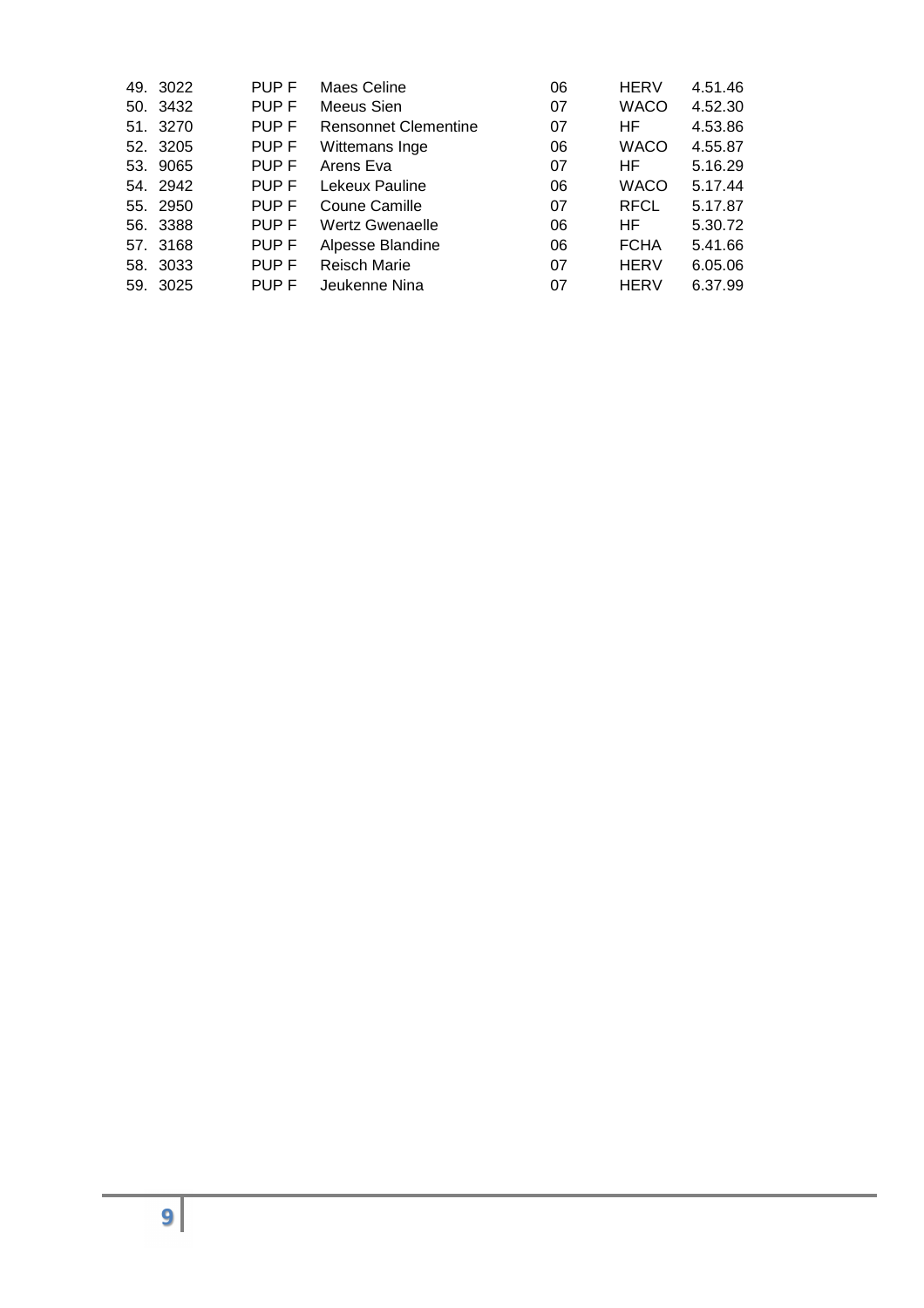## **Benjamins (600M)**

| Pos | <b>Dossard</b> | Cat.        | Nom & Prénom               | Naiss. | Club        | <b>Temps</b> |
|-----|----------------|-------------|----------------------------|--------|-------------|--------------|
|     | 1. 0032        | <b>BENH</b> | Lambrecht Adrien           | 08     | <b>WACO</b> | 2.32.52      |
| 2.  | 0173           | <b>BENH</b> | Leroy Dylan                | 08     | HF          | 2.33.49      |
| 3.  | 0310           | <b>BENH</b> | Foguenne Sylvain           | 08     | HF          | 2.34.82      |
| 4.  | 0031           | <b>BENH</b> | <b>Graulich Simon</b>      | 08     | <b>WACO</b> | 2.36.51      |
| 5.  | 0365           | <b>BENH</b> | <b>Becks Lucas</b>         | 08     | <b>SPA</b>  | 2.37.11      |
| 6.  | 0001           | <b>BENH</b> | Vansteen Ethan             | 08     | <b>RFCL</b> | 2.38.02      |
| 7.  | 0351           | <b>BENH</b> | <b>Beck Adrien</b>         | 08     | HF          | 2.41.71      |
|     | 8. 0230        | <b>BENH</b> | <b>Thunus Clement</b>      | 08     | <b>MALM</b> | 2.41.99      |
|     | 9. 9023        | <b>BENH</b> | <b>Chauveheid Theotime</b> | 09     | #N/A        | 2.44.57      |
|     | 10. 0067       | <b>BENH</b> | Fagnan Polis Simon         | 08     | <b>SER</b>  | 2.45.40      |
|     | 11. 0106       | <b>BENH</b> | Schyns Romain              | 08     | <b>HERV</b> | 2.46.39      |
|     | 12. 0227       | <b>BENH</b> | Ait Abbou Raidouane        | 08     | <b>RFCL</b> | 2.47.27      |
|     | 13. 0453       | <b>BENH</b> | <b>Blaise Yanis</b>        | 08     | <b>HF</b>   | 2.48.49      |
|     | 14. 0171       | <b>BENH</b> | Darimont Sam               | 08     | HF          | 2.48.86      |
|     | 15. 0489       | <b>BENH</b> | Schoder Virgile            | 08     | <b>FCHA</b> | 2.52.39      |
|     | 16. 0321       | <b>BENH</b> | Juprelle Maxime            | 08     | <b>RFCL</b> | 2.55.06      |
|     | 17. 9044       | <b>BENH</b> | <b>Marchand Simon</b>      | 08     | <b>SPA</b>  | 2.55.29      |
|     | 18. 9066       | <b>BENH</b> | Arens Andy                 | 09     | HF          | 2.56.10      |
|     | 19. 9067       | <b>BENH</b> | Arens Tom                  | 09     | HF          | 2.56.32      |
|     | 20. 0367       | <b>BENH</b> | Debougnoux Nathan          | 08     | HF          | 2.57.15      |
| 21. | 0172           | <b>BENH</b> | Jortay Robin               | 08     | HF          | 2.57.87      |
|     | 22. 9020       | <b>BENH</b> | <b>Villers Yann</b>        | 08     | <b>SPA</b>  | 2.58.11      |
|     | 23. 0236       | <b>BENH</b> | Gava Simon                 | 09     | <b>FCHA</b> | 2.58.33      |
|     | 24. 0041       | <b>BENH</b> | Coune Bruno                | 09     | <b>RFCL</b> | 2.58.58      |
|     | 25. 0091       | <b>BENH</b> | <b>Pirotte Basile</b>      | 08     | <b>HUY</b>  | 2.58.84      |
|     | 26. 9072       | <b>BENH</b> | Simon Bruno                | 08     | <b>SPA</b>  | 2.59.15      |
|     | 27. 0254       | <b>BENH</b> | <b>Brouwier Victor</b>     | 08     | <b>HERV</b> | 2.59.84      |
|     | 28. 0003       | <b>BENH</b> | Nocera Xavier              | 08     | <b>RFCL</b> | 3.00.30      |
|     | 29. 0153       | <b>BENH</b> | Deloyer Loic               | 08     | <b>HERV</b> | 3.00.51      |
|     | 30. 9051       | <b>BENH</b> | Mbarki Abdessalam          | 09     | <b>RFCL</b> | 3.00.90      |
|     | 31. 0089       | <b>BENH</b> | Pirotte Valentin           | 08     | <b>HUY</b>  | 3.01.48      |
|     | 32. 9050       | <b>BENH</b> | <b>Volont Gauthier</b>     | 08     | <b>FCHA</b> | 3.01.98      |
| 33. | 0403           | <b>BENH</b> | <b>Frans Adrien</b>        | 08     | <b>HERV</b> | 3.02.47      |
| 34. | 0146           | <b>BENH</b> | Schils Pablo               | 09     | <b>SER</b>  | 3.03.03      |
|     | 35. 0090       | <b>BENH</b> | <b>Robert Malo</b>         | 09     | <b>HUY</b>  | 3.03.51      |
|     | 36. 0257       | <b>BENH</b> | Wittemans Tijl             | 08     | <b>WACO</b> | 3.04.02      |
|     | 37. 0447       | <b>BENH</b> | Nizet Hugo                 | 08     | HF          | 3.04.57      |
|     | 38. 9069       | <b>BENH</b> | <b>Closset Florent</b>     | 09     | <b>MALM</b> | 3.05.08      |
|     | 39. 0160       | <b>BENH</b> | Lognay Martin              | 09     | <b>SPA</b>  | 3.05.38      |
|     | 40. 0028       | <b>BENH</b> | Debras Oscar               | 08     | <b>WACO</b> | 3.05.66      |
|     | 41. 0232       | <b>BENH</b> | <b>Blaise Nicolas</b>      | 09     | <b>MALM</b> | 3.05.99      |
|     | 42. 0374       | <b>BENH</b> | Cutaia Fabio               | 09     | <b>RFCL</b> | 3.06.68      |
|     | 43. 0478       | <b>BENH</b> | Marchal Renan              | 09     | <b>HUY</b>  | 3.07.59      |
|     | 44. 0488       | <b>BENH</b> | <b>Muller Yannis</b>       | 08     | <b>MALM</b> | 3.08.37      |
|     | 45. 0175       | <b>BENH</b> | <b>Fraiture Clement</b>    | 08     | HF          | 3.08.87      |
|     | 46. 0319       | <b>BENH</b> | Hofman Mathis              | 09     | <b>FAC</b>  | 3.09.44      |
|     | 47. 0104       | <b>BENH</b> | <b>Willems Romain</b>      | 08     | <b>HERV</b> | 3.12.26      |
|     | 48. 9062       | <b>BENH</b> | Leclerc Maxime             | 08     | <b>SPA</b>  | 3.13.02      |
|     | 49. 9064       | <b>BENH</b> | Gantier Théo               | 08     | <b>SPA</b>  | 3.13.88      |
|     | 50. 0511       | <b>BENH</b> | Denis Loan                 | 09     | <b>SER</b>  | 3.14.39      |
|     | 51. 0174       | <b>BENH</b> | Pascal Hugo*               | 08     | HF          | 3.14.79      |
|     | 52. 0123       | <b>BENH</b> | <b>Prick Aurelien</b>      | 09     | <b>SPA</b>  | 3.15.22      |
|     | 53. 0350       | <b>BENH</b> | <b>Klingler Quentin</b>    | 09     | <b>SPA</b>  | 3.15.66      |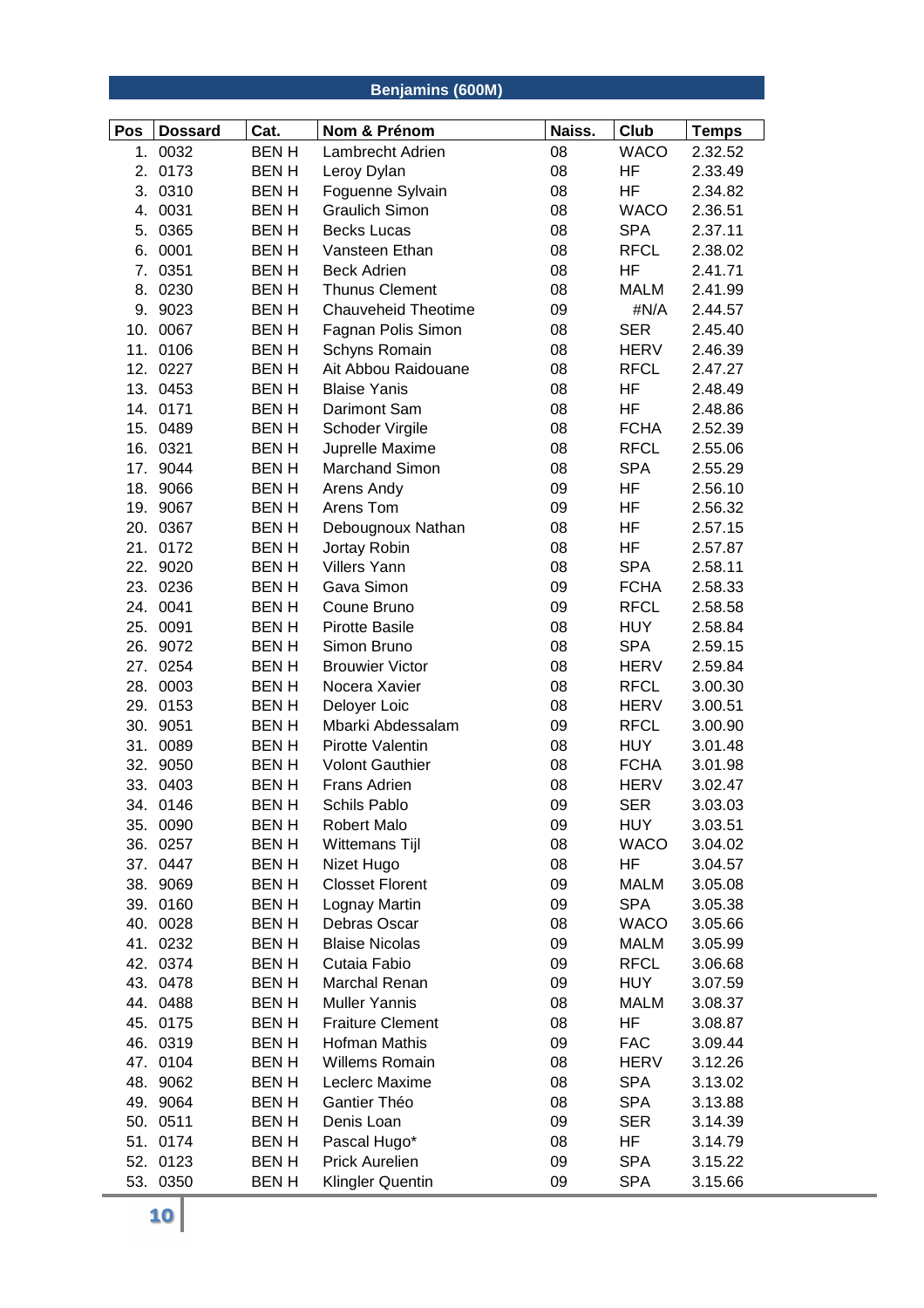| 54. | 0455 | BEN H        | Vannerom Nathan         | 08 | НF          | 3.15.99 |
|-----|------|--------------|-------------------------|----|-------------|---------|
| 55. | 0423 | <b>BENH</b>  | Detrembleur Mathys      | 08 | <b>HERV</b> | 3.16.43 |
| 56. | 0237 | <b>BEN H</b> | Lejeune Theo            | 09 | HF          | 3.16.86 |
| 57. | 0338 | BEN H        | Dekoster Jesse          | 08 | <b>WACO</b> | 3.17.33 |
| 58. | 0294 | <b>BEN H</b> | Vansteenkiste Louis     | 09 | HF          | 3.17.66 |
| 59. | 0457 | <b>BENH</b>  | Magis Maxime            | 08 | ΗF          | 3.18.13 |
| 60. | 9071 | <b>BENH</b>  | Simon Antoine           | 10 | <b>SPA</b>  | 3.18.58 |
| 61. | 9059 | BEN H        | <b>Counet Guillaume</b> | 10 | SPA         | 3.19.24 |
| 62. | 0305 | <b>BENH</b>  | Spailier Lubin          | 09 | <b>SPA</b>  | 3.19.90 |
| 63. | 0483 | BEN H        | <b>Deckers Mathis</b>   | 09 | <b>SPA</b>  | 3.20.37 |
| 64. | 0124 | <b>BENH</b>  | <b>Matthys Hugo</b>     | 09 | <b>SPA</b>  | 3.20.85 |
| 65. | 0006 | <b>BENH</b>  | <b>Frenay Samuel</b>    | 09 | <b>RFCL</b> | 3.21.40 |
| 66. | 0035 | BEN H        | Menou Noe               | 08 | <b>WACO</b> | 3.21.83 |
| 67. | 0309 | <b>BEN H</b> | Degueldre Sacha         | 08 | <b>MALM</b> | 3.22.19 |
| 68. | 0538 | <b>BENH</b>  | <b>Guerin Wyatt</b>     | 09 | <b>HUY</b>  | 3.22.58 |
| 69. | 0034 | <b>BENH</b>  | Raemackers Jean         | 09 | <b>WACO</b> | 3.22.96 |
| 70. | 9073 | <b>BENH</b>  | <b>Titeux Justin</b>    | 10 | <b>SPA</b>  | 3.23.45 |
| 71. | 0448 | <b>BENH</b>  | D aviero Sacha          | 08 | HF          | 3.24.09 |
| 72. | 0002 | BEN H        | <b>Dockier Alexis</b>   | 08 | <b>RFCL</b> | 3.24.53 |
| 73. | 9034 | <b>BEN H</b> | Kayihura Noe            | 09 | #N/A        | 3.24.97 |
| 74. | 9074 | <b>BENH</b>  | Rapaille Hugo           | 09 | <b>SPA</b>  | 3.25.75 |
| 75. | 0261 | BEN H        | Vanoosthuyze Romain     | 09 | HF          | 3.26.34 |
| 76. | 0125 | <b>BEN H</b> | Desonay Nael            | 08 | <b>SPA</b>  | 3.28.23 |
| 77. | 0258 | <b>BEN H</b> | Flagothier Tim          | 08 | <b>SPA</b>  | 3.30.08 |
| 78. | 0358 | <b>BEN H</b> | Crepin Arthur           | 09 | HERV        | 3.32.21 |
| 79. | 9063 | BEN H        | Leuther Loic            | 10 | <b>SPA</b>  | 3.34.52 |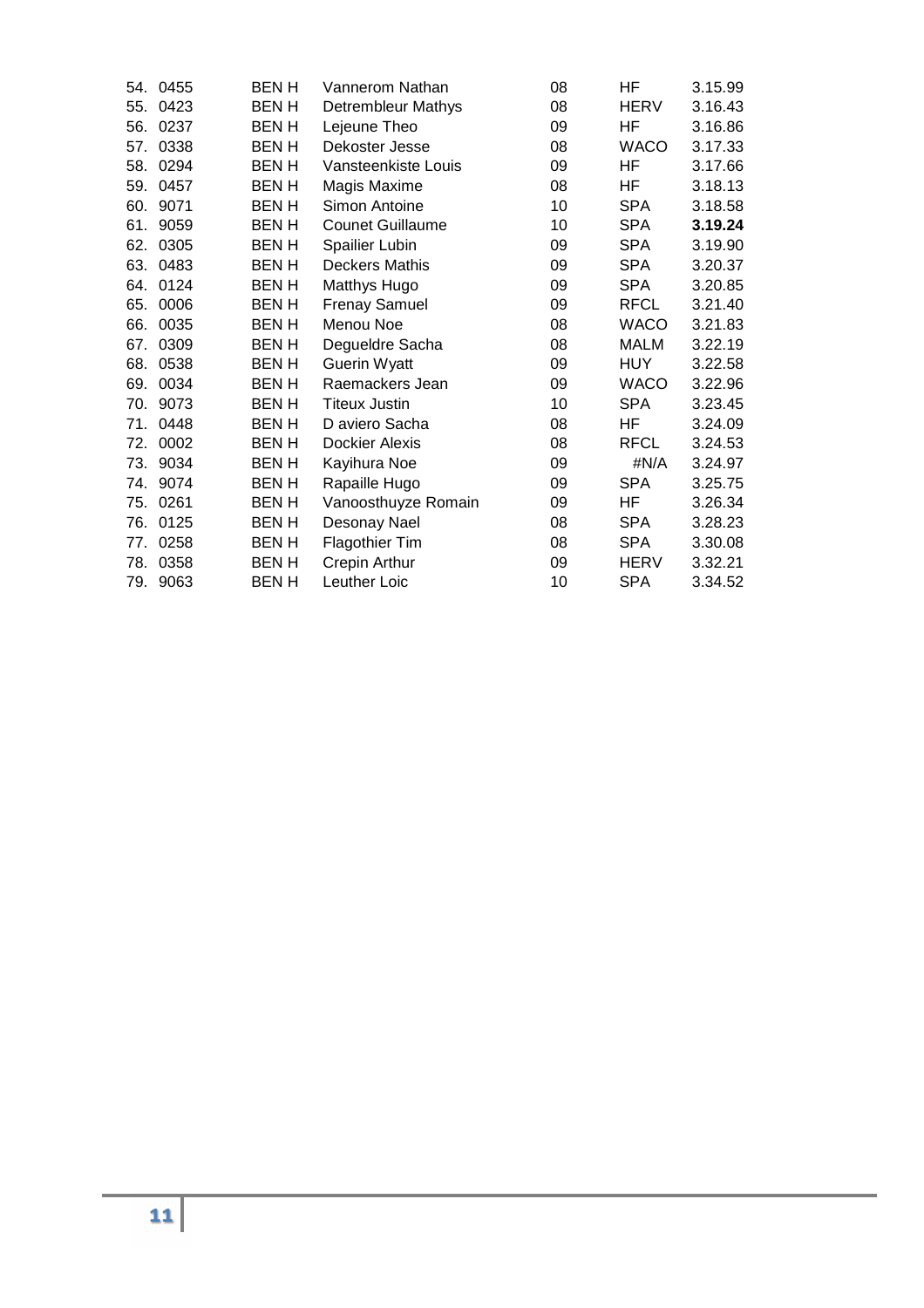|     |                |                  | <b>Pupilles Garçons (1000M)</b>       |        |             |                         |
|-----|----------------|------------------|---------------------------------------|--------|-------------|-------------------------|
| Pos | <b>Dossard</b> | Cat.             | Nom & Prénom                          | Naiss. | Club        |                         |
|     | 1. 2491        | PUP <sub>H</sub> |                                       | 06     | HF          | <b>Temps</b><br>3.35.16 |
| 2.  | 2409           | PUP <sub>H</sub> | Dauchat Cyril<br>Cortes Leclou Amadeo | 06     | <b>RFCL</b> | 3.39.08                 |
| 3.  | 2423           | PUP <sub>H</sub> | Alpesse Nicolas                       | 06     | <b>FCHA</b> | 3.39.90                 |
| 4.  | 2739           | PUP <sub>H</sub> | <b>Brouwier Mathis</b>                | 06     | HERV        | 3.41.35                 |
|     | 5. 2637        | PUP <sub>H</sub> | <b>Bovi Romain</b>                    | 07     | <b>RFCL</b> | 3.42.27                 |
|     | 6. 2551        | PUP <sub>H</sub> | Michotte Bruno                        | 06     | <b>HUY</b>  | 3.42.61                 |
|     | 7. 2561        | PUP H            | <b>Ficher Augustin</b>                | 07     | <b>HERV</b> | 3.42.95                 |
| 8.  | 90101          | PUP <sub>H</sub> | Meylemans Nathan                      | 06     | <b>RFCL</b> | 3.46.56                 |
| 9.  | 9068           | PUP <sub>H</sub> | <b>Havard Noah</b>                    | 06     | <b>SPA</b>  | 3.47.10                 |
|     | 10. 2562       | PUP <sub>H</sub> | Jeukenne Hugo                         | 07     | <b>HERV</b> | 3.48.69                 |
|     | 11. 2766       | PUP <sub>H</sub> | <b>Mestrez Virgil</b>                 | 06     | HF          | 3.51.63                 |
|     | 12. 2487       | PUP <sub>H</sub> | Witwrouw Maxence                      | 07     | HF          | 3.52.86                 |
|     | 13. 2602       | PUP H            | Holper Jan                            | 07     | HF          | 3.53.95                 |
|     | 14. 9092       | PUP <sub>H</sub> | <b>Marechal Gilles</b>                | 06     |             | 3.54.20                 |
|     | 15. 2635       | PUP <sub>H</sub> | Malpas Loan                           | 07     | <b>RFCL</b> | 3.54.82                 |
|     | 16. 2408       | PUP <sub>H</sub> | <b>Collette Francois</b>              | 07     | <b>RFCL</b> | 3.55.19                 |
|     | 17. 2631       | PUP <sub>H</sub> | Peeters Lucien                        | 06     | <b>SPA</b>  | 3.56.84                 |
|     | 18. 2703       | PUP <sub>H</sub> | Lejeune Nathan                        | 07     | HF          | 4.00.01                 |
|     | 19. 2750       | PUP <sub>H</sub> | Goossens Nicolas                      | 07     | <b>SPA</b>  | 4.00.54                 |
|     | 20. 9088       | PUP <sub>H</sub> | Lemaire Noah                          | 07     | HF          | 4.02.01                 |
|     | 21. 2593       | PUP <sub>H</sub> | Vanderpoorten Louis                   | 07     | <b>WACO</b> | 4.02.73                 |
|     | 22. 2489       | PUP <sub>H</sub> | Delbushaye Noe                        | 07     | HF          | 4.02.95                 |
|     | 23. 2552       | PUP <sub>H</sub> | Riga Dorian                           | 06     | <b>HUY</b>  | 4.03.60                 |
|     | 24. 2749       | PUP <sub>H</sub> | Nossin Guillaume                      | 06     | <b>WACO</b> | 4.04.54                 |
|     | 25. 2404       | PUP <sub>H</sub> | Bonhomme Hugo                         | 06     | <b>RFCL</b> | 4.04.90                 |
|     | 26. 2475       | PUP H            | <b>Giambrone Mathys</b>               | 07     | <b>RFCL</b> | 4.05.22                 |
| 27. | 9061           | PUP <sub>H</sub> | Dumont Nathan                         | 06     | <b>SPA</b>  | 4.05.49                 |
| 28. | 2469           | PUP <sub>H</sub> | <b>Mathy Nathanael</b>                | 07     | <b>WACO</b> | 4.05.80                 |
|     | 29. 2689       | PUP <sub>H</sub> | Pirson Nathan                         | 07     | <b>HERV</b> | 4.06.76                 |
|     | 30. 2647       | PUP H            | <b>Rensonnet Samuel</b>               | 06     | HF          | 4.07.54                 |
|     | 31. 3037       | PUP <sub>H</sub> | <b>Froidmont Antonin</b>              | 06     | <b>WACO</b> | 4.07.95                 |
|     | 32. 2626       | PUP <sub>H</sub> | Aldenhoff Adrien                      | 06     | <b>HERV</b> | 4.08.55                 |
|     | 33. 2490       | PUP H            | Degueldre Baptiste                    | 06     | HF          | 4.08.81                 |
|     | 34. 2402       | PUP H            | Vangeebergen Bastien                  | 06     | <b>RFCL</b> | 4.09.49                 |
|     | 35. 2960       | PUP <sub>H</sub> | Schmitz Lucien                        | 06     | HF          | 4.10.52                 |
|     | 36. 2466       | PUP <sub>H</sub> | <b>Gerard Florent</b>                 | 06     | <b>WACO</b> | 4.11.47                 |
|     | 37. 2696       | PUP H            | Hennen Theo                           | 07     | RFCL        | 4.12.02                 |
|     | 38. 2692       | PUP <sub>H</sub> | <b>Bukal Romain</b>                   | 07     | <b>RFCL</b> | 4.13.08                 |
|     | 39. 9091       | PUP H            | <b>Marechal Maxence</b>               | 06     | #N/A        | 4.14.32                 |
|     | 40. 2844       | PUP H            | Hofmann Adrien                        | 06     | <b>SER</b>  | 4.15.65                 |
|     | 41. 2889       | PUP <sub>H</sub> | <b>Brenu Hugo</b>                     | 06     | HF          | 4.16.33                 |
|     | 42. 9083       | PUP <sub>H</sub> | Gevry Loric                           | #N/A   | <b>SPA</b>  | 4.16.62                 |
|     | 43. 2697       | PUP <sub>H</sub> | Ait Abbou Driss                       | 06     | <b>RFCL</b> | 4.17.35                 |
|     | 44. 2472       | PUP H            | Hafdaoui Mohammed                     | 06     | <b>SPA</b>  | 4.21.00                 |
|     | 45. 2465       | PUP H            | Lambrecht Thibault                    | 06     | <b>WACO</b> | 4.21.66                 |
|     | 46. 2419       | PUP H            | <b>Christian Theo</b>                 | 06     | <b>MALM</b> | 4.21.88                 |
|     | 47. 2979       | PUP H            | <b>Straet Nicolas</b>                 | 07     | HF          | 4.23.47                 |
|     | 48. 2421       | PUP <sub>H</sub> | Sacre Michael                         | 07     | <b>FCHA</b> | 4.23.86                 |
|     | 49. 2977       | PUP <sub>H</sub> | Petyt Hugo                            | 06     | HF          | 4.24.25                 |
|     | 50. 2874       | PUP H            | <b>Duvivier Alex</b>                  | 06     | HF          | 4.24.56                 |
|     | 51. 2471       | PUP H            | <b>Counet Romain</b>                  | 07     | <b>SPA</b>  | 4.25.05                 |
|     | 52. 2550       | PUP H            | Gomez Lucas                           | 07     | <b>HUY</b>  | 4.27.44                 |
|     | 53. 2819       | PUP H            | <b>Puffet Felix</b>                   | 07     | <b>HUY</b>  | 4.28.75                 |
|     | 12             |                  |                                       |        |             |                         |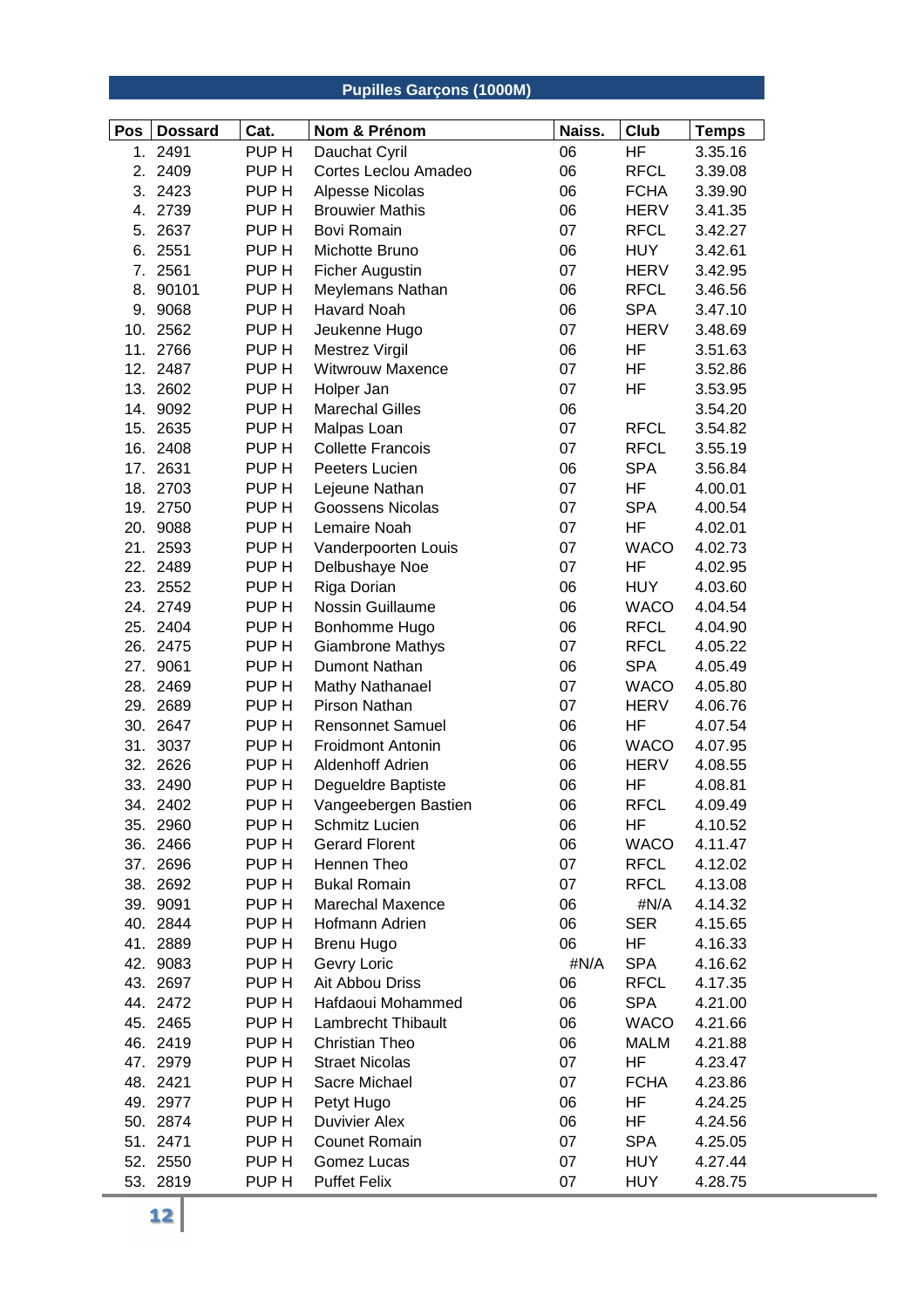| 54. | 2978     | PUP H | <b>Blaise Timeo</b>       | 07 | ΗF          | 4.29.35 |
|-----|----------|-------|---------------------------|----|-------------|---------|
| 55. | 2526     | PUP H | <b>Bous Xavier</b>        | 06 | <b>LACE</b> | 4.29.92 |
| 56. | 9011     | PUP H | Van Ildeneel Diego        | 07 | <b>FCHA</b> | 4.30.32 |
| 57. | 2571     | PUP H | <b>Beuselinck Clement</b> | 06 | <b>HERV</b> | 4.30.66 |
|     | 58. 2578 | PUP H | Reisch Sebastien          | 07 | HERV        | 4.31.17 |
| 59. | 2872     | PUP H | Klingler Romain           | 06 | <b>SPA</b>  | 4.31.66 |
| 60. | 2636     | PUP H | <b>Lepoint Alexis</b>     | 07 | <b>RFCL</b> | 4.32.11 |
| 61. | 2576     | PUP H | Provoost Aloys            | 07 | <b>HERV</b> | 4.32.33 |
| 62. | 2570     | PUP H | Favray Noa                | 07 | <b>HERV</b> | 4.32.90 |
| 63. | 2470     | PUP H | Jardon Nicolas            | 06 | <b>WACO</b> | 4.33.50 |
| 64. | 2563     | PUP H | Kets Gaspary              | 07 | <b>HERV</b> | 4.34.03 |
| 65. | 2633     | PUP H | <b>Havard Florian</b>     | 07 | <b>SPA</b>  | 4.34.54 |
|     | 66. 2931 | PUP H | <b>Buretier William</b>   | 07 | <b>SPA</b>  | 4.35.65 |
| 67. | 2567     | PUP H | <b>Wouters Antoine</b>    | 07 | HERV        | 4.38.65 |
|     | 68. 2669 | PUP H | Delges Manuel             | 07 | <b>RFCL</b> | 4.43.65 |
| 69. | 2473     | PUP H | Giagnacovo Loris          | 07 | <b>RFCL</b> | 4.44.03 |
| 70. | 9077     | PUP H | <b>Christian Tom</b>      | 06 | MALM        | 4.45.88 |
| 71. | 2751     | PUP H | <b>Titeux Robin</b>       | 07 | <b>SPA</b>  | 4.46.82 |
| 72. | 90103    | PUP H | Pagnoule Antoine          | 06 | ΗF          | 4.48.21 |
|     | 73. 2879 | PUP H | Crepin Arno               | 07 | <b>HERV</b> | 4.53.60 |
|     | 74. 2406 | PUP H | Nocera Alexandre          | 06 | <b>RFCL</b> | 4.55.04 |
| 75. | 9099     | PUP H | Jeanne Nicolas            | 07 | #N/A        | 5.00.13 |
| 76. | 9084     | PUP H | De Wergifosse Alexandre   | 07 | <b>SPA</b>  | 5.11.77 |
| 77. | 2559     | PUP H | <b>Brayeur Romain</b>     | 06 | HERV        | 5.13.13 |
|     | 78. 2594 | PUP H | Elmadkouri Adam           | 06 | <b>SPA</b>  | 5.25.59 |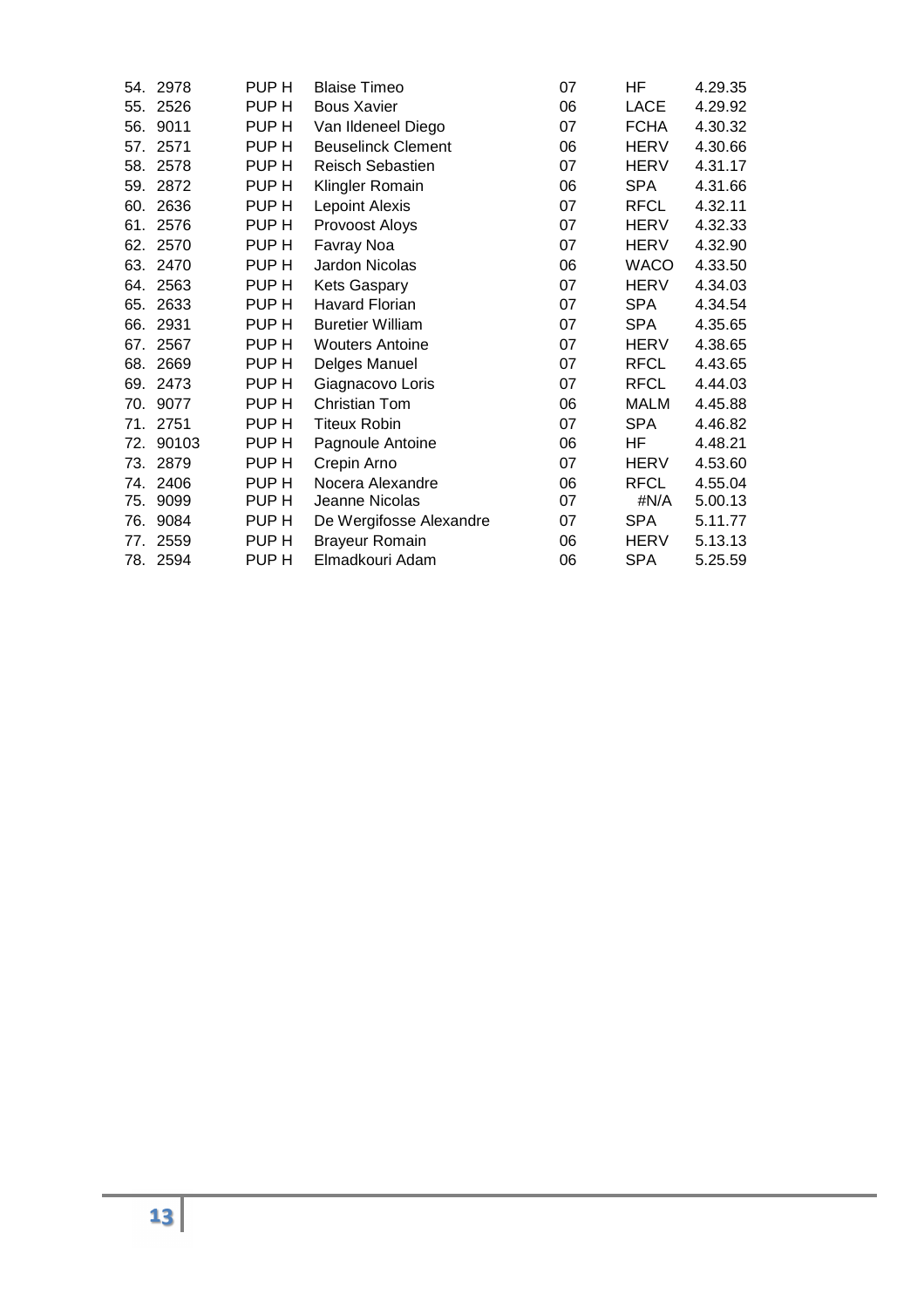|     |                |             | Minimes Filles (1200M)     |        |             |              |
|-----|----------------|-------------|----------------------------|--------|-------------|--------------|
|     |                |             |                            |        |             |              |
| Pos | <b>Dossard</b> | Cat.        | Nom & Prénom               | Naiss. | Club        | <b>Temps</b> |
|     | 1. 6037        | MINF        | Hubinger Lynn              | 04     | <b>LACE</b> | 4.27.03      |
|     | 2. 6140        | MIN F       | <b>Ylieff Fanny</b>        | 05     | HF          | 4.28.94      |
|     | 3. 9025        | <b>MINF</b> | Chauveheid Hannah          | 04     | #N/A        | 4.34.89      |
|     | 4. 6224        | <b>MINF</b> | Gabriel Manon              | 04     | <b>HF</b>   | 4.35.37      |
| 5.  | 6327           | <b>MINF</b> | Pauly Shirel               | 05     | HF          | 4.35.74      |
| 6.  | 6113           | <b>MINF</b> | Lefevre Eloise             | 04     | <b>SER</b>  | 4.35.96      |
| 7.  | 6322           | <b>MINF</b> | Delhez Julie               | 05     | HERV        | 4.36.38      |
| 8.  | 6131           | <b>MINF</b> | <b>Gabriel Nell</b>        | 04     | <b>RFCL</b> | 4.36.62      |
|     | 9. 6230        | <b>MINF</b> | Kenfack Douanla Astrid     | 04     | <b>SER</b>  | 4.44.75      |
|     | 10. 6056       | MINF        | Miessen Lucie              | 05     | <b>HUY</b>  | 4.45.43      |
| 11. | 5962           | <b>MINF</b> | <b>Bronlet Emma</b>        | 04     | <b>MALM</b> | 4.49.92      |
|     | 12. 6174       | <b>MINF</b> | <b>Blaise Manon</b>        | 05     | HF          | 4.50.49      |
|     | 13. 6204       | <b>MINF</b> | Leheureux Emma             | 04     | <b>FCHA</b> | 4.52.33      |
| 14. | 6068           | <b>MINF</b> | Cappa Elia                 | 05     | HERV        | 4.54.98      |
| 15. | 9097           | <b>MINF</b> | Deville Flavie             | 04     | <b>SPA</b>  | 4.55.34      |
|     | 16. 5967       | <b>MINF</b> | Longueville Zoe            | 05     | <b>FCHA</b> | 4.55.63      |
|     | 17. 6421       | <b>MINF</b> | El Berri Myriam            | 05     | HF          | 4.56.14      |
|     | 18. 5954       | MIN F       | Possen Anna                | 04     | <b>RFCL</b> | 4.56.42      |
|     | 19. 6205       | <b>MINF</b> | <b>Beaudoint Anne Lise</b> | 04     | <b>FCHA</b> | 4.57.66      |
| 20. | 6292           | <b>MINF</b> | Florkin Victoria           | 05     | <b>FCHA</b> | 4.58.38      |
| 21. | 6352           | <b>MINF</b> | <b>Duvivier Aurore</b>     | 04     | <b>HF</b>   | 4.58.99      |
| 22. | 9086           | <b>MINF</b> | Visconti Alicia            | 04     | <b>HERV</b> | 5.00.08      |
| 23. | 5952           | <b>MINF</b> | Possen Clarisse            | 05     | <b>RFCL</b> | 5.01.27      |
|     | 24. 6221       | <b>MINF</b> | Legros Manon               | 05     | HF          | 5.02.78      |
|     | 25. 6062       | <b>MINF</b> | Fracassi Olivia            | 04     | <b>HERV</b> | 5.06.49      |
| 26. | 9057           | MIN F       | Devivier Lyvia             | 05     | <b>RFCL</b> | 5.07.97      |
|     | 27. 6302       | <b>MINF</b> | <b>Wansart Thea</b>        | 05     | <b>SPA</b>  | 5.08.22      |
|     | 28. 6294       | <b>MINF</b> | <b>Groulard Camille</b>    | 05     | HF          | 5.08.53      |
| 29. | 6303           | <b>MINF</b> | <b>Poussart Sarah Line</b> | 05     | <b>SPA</b>  | 5.09.04      |
| 30. | 6376           | <b>MINF</b> | Servaye Sasha              | 05     | <b>FCHA</b> | 5.09.28      |
| 31. | 9079           | <b>MINF</b> | <b>Plumier Lucie</b>       | 05     | <b>FCHA</b> | 5.09.63      |
|     | 32. 6436       | <b>MINF</b> | Dehayes Nina               | 04     | HF          | 5.10.25      |
|     | 33. 6139       | <b>MINF</b> | Chapelier Emma             | 05     | ΗF          | 5.11.02      |
|     | 34. 6198       | <b>MINF</b> | Ouakarame Lina             | 05     | <b>RFCL</b> | 5.11.43      |
|     | 35. 5951       | MIN F       | Rakic Emma                 | 05     | <b>RFCL</b> | 5.12.41      |
|     | 36. 9090       | <b>MINF</b> | <b>Barbier Laura</b>       | 04     | SER         | 5.12.99      |
|     | 37. 6130       | <b>MINF</b> | Savelberg Ema              | 05     | <b>RFCL</b> | 5.13.96      |
|     | 38. 6005       | <b>MINF</b> | Mangon Celia               | 05     | <b>WACO</b> | 5.15.17      |
|     | 39. 5968       | <b>MINF</b> | <b>Michel Marine</b>       | 04     | <b>FCHA</b> | 5.15.75      |
|     | 40. 6312       | MIN F       | <b>Horward Adele</b>       | 04     | HF          | 5.16.49      |
|     | 41. 6055       | <b>MINF</b> | Melin Eva                  | 04     | <b>HUY</b>  | 5.17.04      |
|     | 42. 6242       | MIN F       | Jennes Estelle             | 04     | HERV        | 5.18.30      |
|     | 43. 6085       | <b>MINF</b> | Syne Louise                | 05     | <b>WACO</b> | 5.19.18      |
|     | 44. 9104       | MIN F       | Louis Noa                  | 04     | Spa         | 5.19.68      |
|     | 45. 5971       | <b>MINF</b> | Sacre Lucie                | 04     | <b>FCHA</b> | 5.19.95      |
|     | 46. 6326       | <b>MINF</b> | <b>Bekaert Flavie</b>      | 05     | ΗF          | 5.21.39      |
|     | 47. 6194       | MIN F       | <b>Charlier Emilie</b>     | 05     | <b>HERV</b> | 5.21.65      |
|     | 48. 5953       | MIN F       | Doome Julie                | 05     | <b>RFCL</b> | 5.23.66      |
|     | 49. 6088       | <b>MINF</b> | Masuy Zoe                  | 04     | SPA         | 5.24.17      |
|     | 50. 6089       | <b>MINF</b> | Soors Camille              | 04     | SPA         | 5.24.44      |
|     | 51. 6067       | MIN F       | Hervers Anne Laure         | 05     | HERV        | 5.24.88      |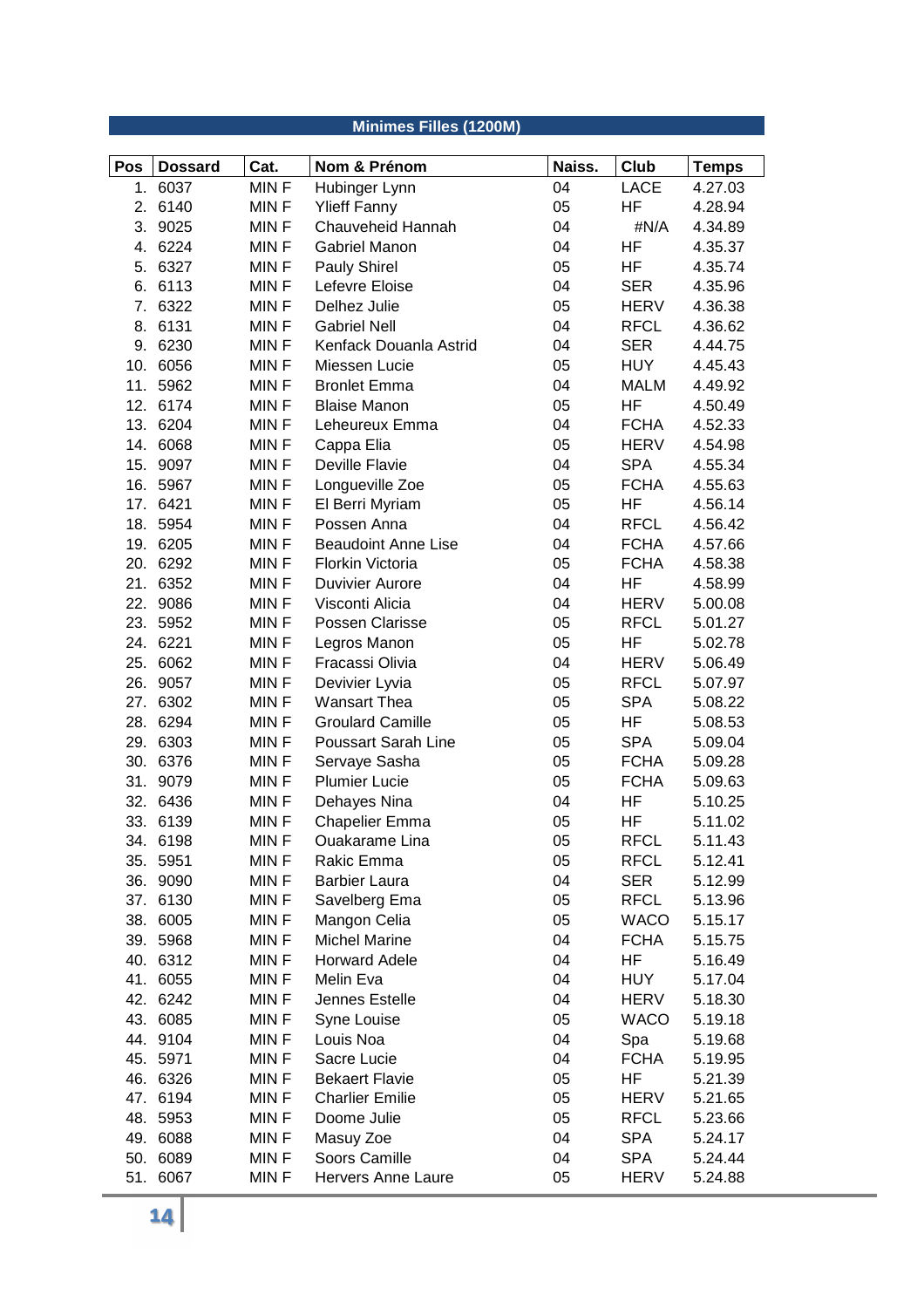| 52. | 5961     | MIN F       | Dethier Emilie        | 05 | MALM        | 5.25.52 |
|-----|----------|-------------|-----------------------|----|-------------|---------|
| 53. | 6250     | MIN F       | <b>Beauve Anais</b>   | 04 | <b>SPA</b>  | 5.26.22 |
| 54. | 6243     | MIN F       | Jennes Florence       | 04 | <b>HERV</b> | 5.26.76 |
| 55. | 9102     | MIN F       | Top Louisa            | 05 | ΗF          | 5.29.72 |
| 56. | 6006     | MIN F       | <b>Counet Margaux</b> | 05 | <b>SPA</b>  | 5.33.85 |
| 57. | 9081     | MIN F       | Pascon Neva           | 04 | <b>RFCL</b> | 5.35.18 |
| 58. | 6073     | MIN F       | Rans Alexane          | 04 | <b>HERV</b> | 5.35.53 |
| 59. | 6112     | MIN F       | Lemache Fanny         | 04 | <b>SER</b>  | 5.36.38 |
| 60. | 6077     | MIN F       | Schyns Lore           | 04 | HERV        | 5.39.71 |
| 61. | 6075     | MIN F       | Simonis Agathe        | 05 | <b>HERV</b> | 5.40.67 |
| 62. | 6309     | <b>MINF</b> | <b>Horward Line</b>   | 05 | HF          | 5.43.64 |
| 63. | 6439     | MIN F       | Ribant Lea            | 04 | HF          | 5.46.84 |
| 64. | 6076     | MIN F       | Piters Ines           | 04 | HERV        | 5.48.39 |
| 65. | 9098     | MIN F       | <b>Halleux Norah</b>  | 05 | <b>HERV</b> | 5.50.55 |
| 66. | 5972     | MIN F       | Vandy Manon           | 05 | <b>FCHA</b> | 5.51.82 |
| 67. | 9096     | MIN F       | Deville Emma          | 04 | <b>SPA</b>  | 5.52.93 |
| 68. | 6072     | MIN F       | <b>Bragard Chloe</b>  | 04 | HERV        | 5.56.41 |
| 69. | 9082     | MIN F       | Ramelot Amélie        | 05 | <b>SER</b>  | 5.57.40 |
| 70. | 6311     | MIN F       | Foguenne Marie France | 04 | HF          | 5.58.49 |
| 71. | 9093     | MIN F       | Lefin Eloise          | 05 | HF          | 5.58.92 |
| 72. | 6346     | MIN H       | Van de Wouwer Manon   | 04 | <b>SER</b>  | 6.04.89 |
|     | 73. 9080 | MIN F       | Theate Maccatovy Lena | 04 | RFCL        |         |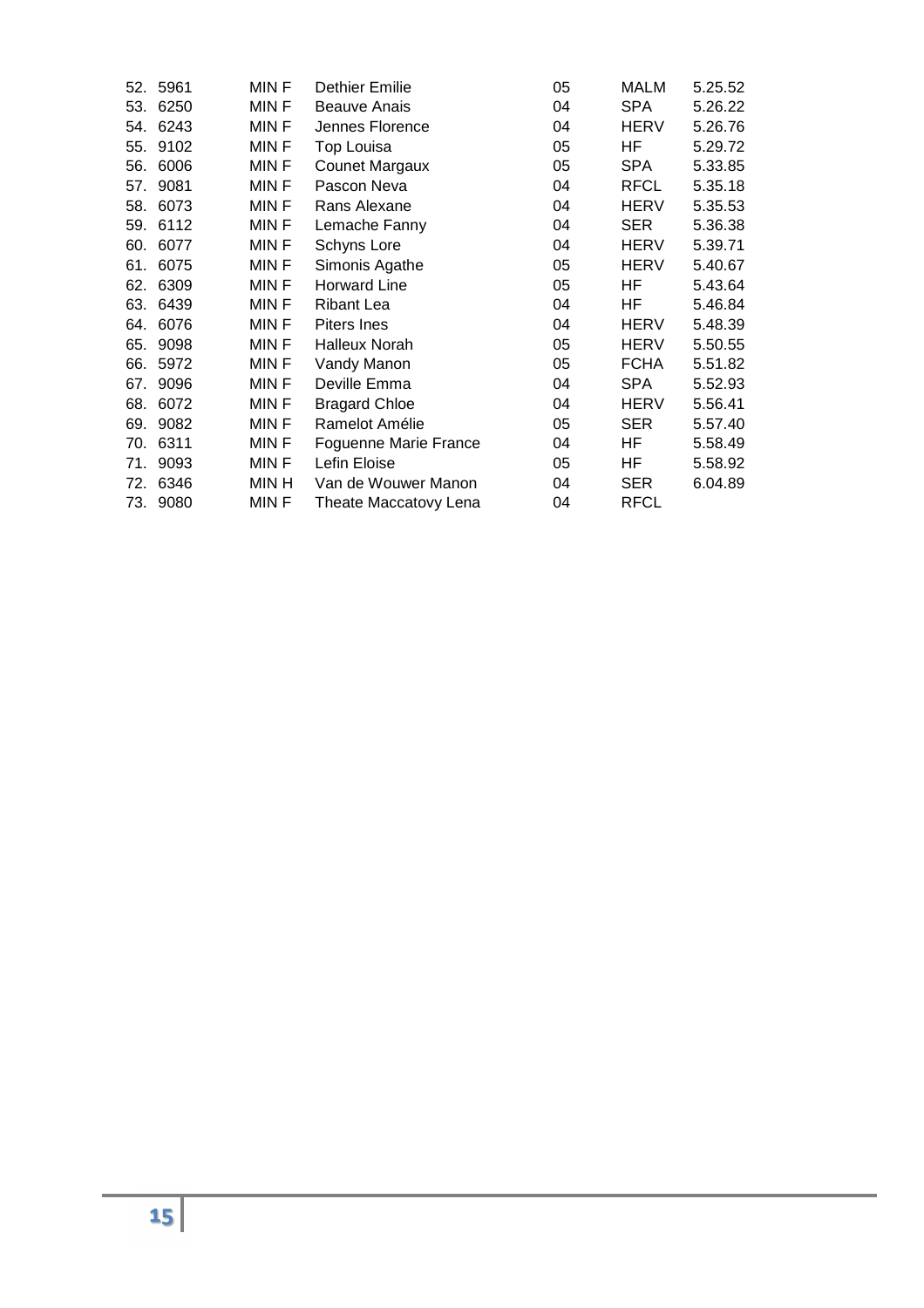# **Minimes Hommes (1300M)**

| Pos | <b>Dossard</b> | Cat.        | Nom & Prénom                | Naiss. | Club        | <b>Temps</b> |
|-----|----------------|-------------|-----------------------------|--------|-------------|--------------|
| 1.  | 4051           | MIN H       | Abdoul Wahab Mimoun         | 04     | <b>HF</b>   | 4.41.12      |
|     | 2. 3731        | <b>MINH</b> | <b>Thibert Regis</b>        | 04     | <b>HERV</b> | 4.48.22      |
|     | 3. 3614        | <b>MINH</b> | Alpesse Quentin             | 04     | <b>FCHA</b> | 4.54.31      |
|     | 4. 3756        | <b>MINH</b> | <b>Ballmann Robin</b>       | 05     | <b>MALM</b> | 4.55.25      |
| 5.  | 3805           | <b>MINH</b> | <b>Mohring Noe</b>          | 04     | HF          | 4.56.22      |
| 6.  | 3838           | <b>MINH</b> | <b>Meiers Mathis</b>        | 05     | HF          | 4.57.46      |
| 7.  | 3834           | <b>MINH</b> | Geada Da Silva Andre Nath   | 05     | <b>WACO</b> | 4.58.62      |
|     | 8. 3766        | <b>MINH</b> | Pinte Alexandre             | 04     | <b>SER</b>  | 4.59.62      |
|     | 9. 3837        | MIN H       | <b>Schreuer Timothee</b>    | 05     | HF          | 5.05.83      |
|     | 10. 3647       | <b>MINH</b> | <b>Fadda Alexis</b>         | 05     | <b>WACO</b> | 5.06.52      |
|     | 11. 3730       | MIN H       | Radermecker Tom             | 05     | HERV        | 5.07.00      |
|     | 12. 3609       | <b>MINH</b> | Vangeebergen Hugo           | 04     | <b>RFCL</b> | 5.08.42      |
|     | 13. 3903       | <b>MINH</b> | Kalin Lionel                | 05     | HF          | 5.09.54      |
|     | 14. 4147       | MIN H       | Duysinx Tom                 | 04     | <b>HUY</b>  | 5.10.28      |
|     | 15. 3719       | MIN H       | Jeukenne Simon              | 05     | HERV        | 5.16.79      |
|     | 16. 3616       | <b>MINH</b> | Schoder Hugo                | 04     | <b>FCHA</b> | 5.17.18      |
| 17. | 4044           | <b>MINH</b> | Capodicasa Diego            | 05     | <b>HUY</b>  | 5.18.69      |
|     | 18. 4002       | <b>MINH</b> | Koujili Nabil               | 04     | HF          | 5.24.04      |
|     | 19. 3688       | <b>MINH</b> | <b>Schieske Maxime</b>      | 04     | LACE        | 5.27.84      |
|     | 20. 9085       | <b>MINH</b> | Chapelle Mathéo             | 04     | <b>SPA</b>  | 5.28.36      |
| 21. | 9095           | <b>MINH</b> | Lo Bianco Joshua            | 05     | <b>RFCL</b> | 5.28.56      |
|     | 22. 3704       | <b>MINH</b> | <b>Pirotte Clement</b>      | 05     | <b>HUY</b>  | 5.29.11      |
|     | 23. 3649       | <b>MINH</b> | Demaret Noe                 | 04     | <b>WACO</b> | 5.30.15      |
|     | 24. 4094       | <b>MINH</b> | Drooghaag Tom               | 04     | <b>SPA</b>  | 5.32.46      |
|     | 25. 3949       | <b>MINH</b> | <b>Spailier Ulric</b>       | 04     | <b>SPA</b>  | 5.33.29      |
|     | 26. 3993       | <b>MINH</b> | <b>Bovy Victor</b>          | 04     | <b>HERV</b> | 5.35.17      |
|     | 27. 4001       | <b>MINH</b> | Debougnoux Gilles           | 05     | HF          | 5.35.66      |
|     | 28. 3648       | <b>MINH</b> | <b>Huberland Victor</b>     | 05     | <b>WACO</b> | 5.36.73      |
|     | 29. 9099       | <b>MINH</b> | Debroux Walter              | 04     | <b>SPA</b>  | 5.37.76      |
|     | 30. 3663       | <b>MINH</b> | Delbushaye Ethan            | 05     | HF          | 5.39.93      |
|     | 31. 3721       | <b>MINH</b> | <b>Bukens Gilles</b>        | 05     | <b>HERV</b> | 5.41.04      |
|     | 32. 9076       | <b>MINH</b> | <b>Wautriche Bastien</b>    | 05     | <b>SPA</b>  | 5.41.69      |
|     | 33. 3806       | <b>MINH</b> | Delsemme Matheo             | 05     | HF          | 5.43.13      |
|     | 34. 3605       | <b>MINH</b> | Demarche Lucas              | 05     | <b>RFCL</b> | 5.45.01      |
|     | 35. 9075       | <b>MINH</b> | Rapaille Romain             | 05     | <b>SPA</b>  | 5.45.78      |
|     | 36. 3836       | <b>MINH</b> | George Julien               | 05     | HF          | 5.46.31      |
|     | 37. 3936       | <b>MINH</b> | <b>Bellem Pierre Alexis</b> | 05     | <b>WACO</b> | 5.47.73      |
|     | 38. 3765       | <b>MINH</b> | Quoirin Jonathan            | 05     | <b>SER</b>  | 5.55.49      |
|     | 39. 3718       | MIN H       | Jacob Theo                  | 04     | HERV        | 5.58.87      |
|     | 40. 3999       | <b>MINH</b> | <b>Bissot Dylan</b>         | 05     | <b>SPA</b>  | 6.02.68      |
|     | 41. 4095       | MIN H       | Deckers Hugo                | 05     | <b>SPA</b>  | 6.04.60      |
|     | 42. 3941       | <b>MINH</b> | Crepin Yassin               | 04     | HF          | 6.06.25      |
|     | 43. 3804       | <b>MINH</b> | Rensonnet Julien            | 04     | ΗF          | 6.06.60      |
|     | 44. 4141       | <b>MINH</b> | <b>Thiry Simon</b>          | 05     | <b>RFCL</b> | 6.07.62      |
|     | 45. 4050       | MIN H       | Hazee Martin                | 04     | ΗF          | 6.08.33      |
|     | 46. 3744       | <b>MINH</b> | Lassine Clement             | 05     | <b>SPA</b>  | 6.10.04      |
|     | 47. 3858       | MIN H       | Dominique Robin             | 04     | <b>MALM</b> | 6.11.42      |
|     | 48. 3862       | <b>MINH</b> | Magis Antoine               | 05     | ΗF          | 6.12.38      |
|     | 49. 3713       | MIN H       | <b>Giet Maxime</b>          | 04     | <b>HERV</b> | 6.14.30      |
|     | 50. 90106      | <b>MINH</b> | Verhaegen Hugo              | 05     | ΗF          | 6.17.20      |
|     | 51. 90100      | <b>MINH</b> | Jurion Cyril                | 05     | <b>SPA</b>  | 6.20.43      |
|     | 52. 3661       | MIN H       | Delbushaye Mateo            | 05     | ΗF          | 6.22.61      |
|     | 53. 3728       | MIN H       | Monsez Lucas                | 05     | <b>HERV</b> | 6.26.06      |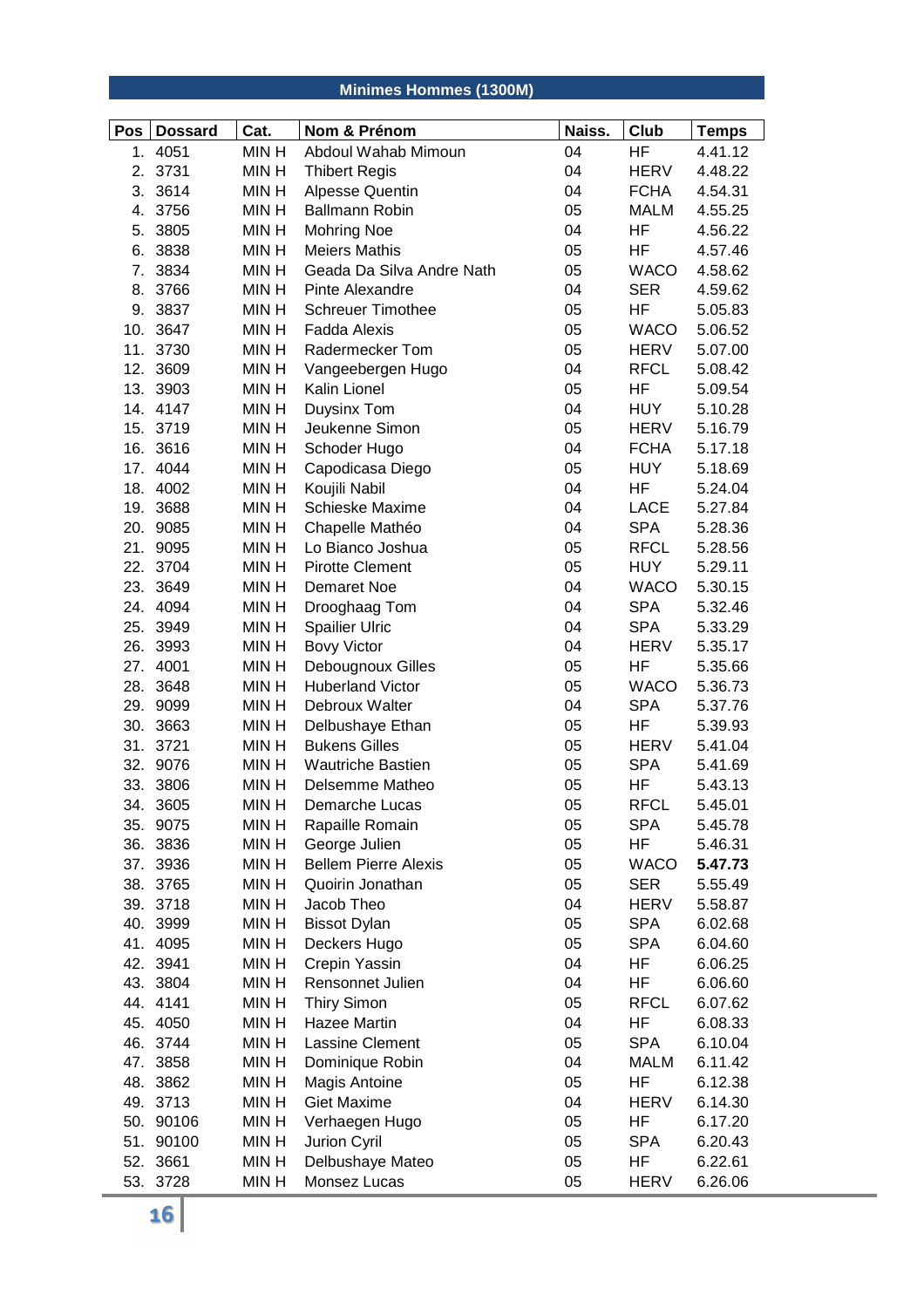| 54. 3714 | MIN H | Asa Erim                        | 04 | <b>HERV</b> | 6.27.22 |
|----------|-------|---------------------------------|----|-------------|---------|
| 55. 3992 | MIN H | <b>Garnier Guillaume</b>        | 04 | <b>HERV</b> | 6.31.79 |
| 56. 3727 | MIN H | Monsez Bastien                  | 05 | <b>HERV</b> | 6.34.92 |
| 57. 3601 |       | MIN H Crauwels Louis            | 05 | <b>RFCL</b> | 6.36.56 |
| 58. 3726 | MIN H | <b>Cresson Thomas</b>           | 04 | <b>HERV</b> | 6.43.50 |
| 59. 3948 |       | <b>MIN H</b> Buretier Alexandre | 05 | <b>SPA</b>  | 6.49.52 |
| 60. 3722 |       | MIN H Larue Ugo                 | 05 | <b>HERV</b> | 6.54.51 |
| 61. 3783 |       | MIN H Hendriks Xavier           | 05 | <b>RFCL</b> | 6.58.44 |